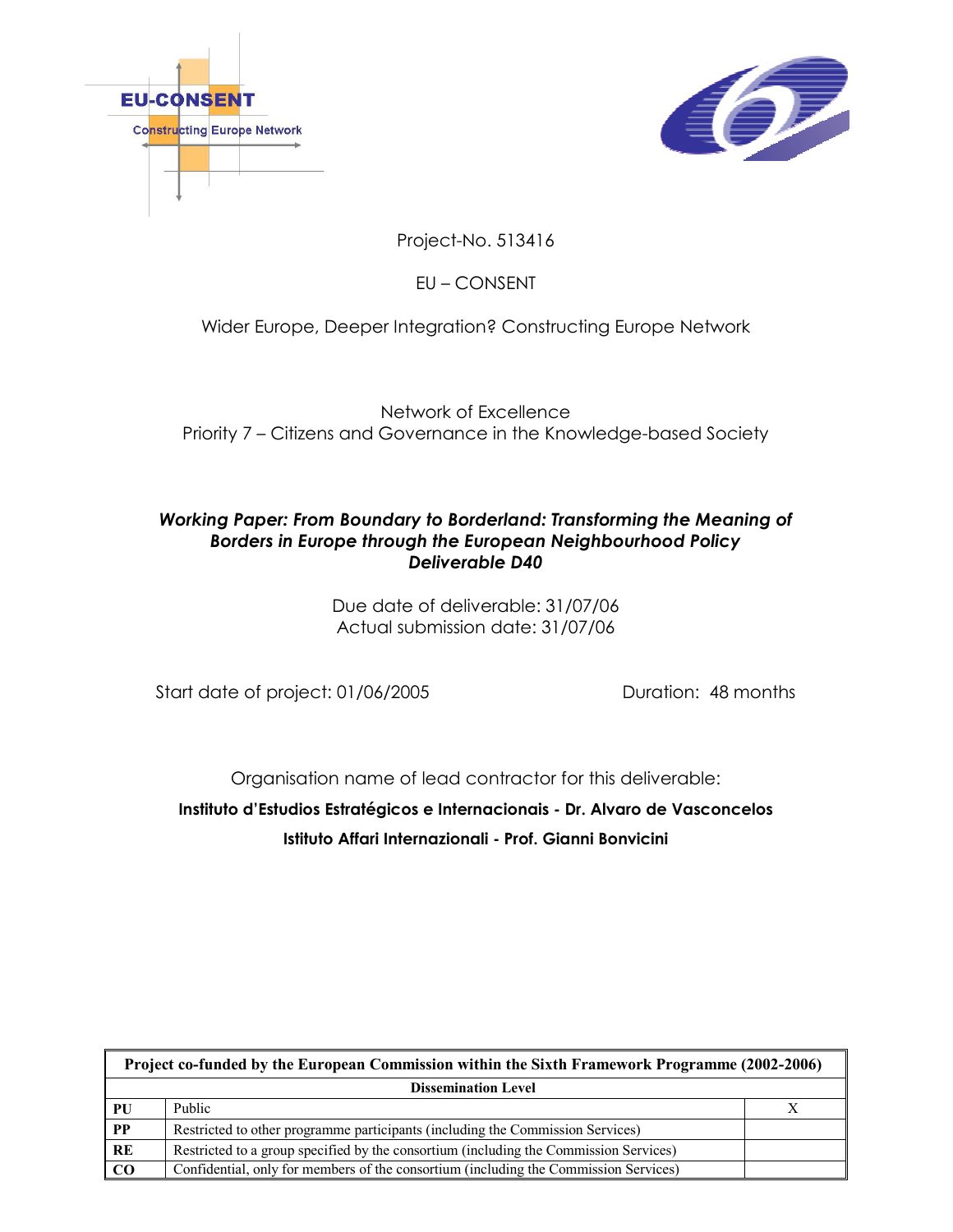## **From Boundary to Borderland: Transforming the Meaning of Borders in Europe through the European Neighbourhood Policy**

**by** 

#### **Michele Comelli, Ettore Greco and Nathalie Tocci Istituto Affari Internazionali (IAI)**

(draft version)

## **Introduction**

The European Neighbourhood Policy (ENP) of the EU stems from the imperative to develop a strategy towards bordering states and regions. The political and policy objectives underlying the ENP and other initiatives towards the neighbours (e.g., the accession process to the east, the Stabilization and Association Process to the south-east, or the Euro-Mediterranean Partnership to the south) are inextricably linked to the nature and function of EU borders.

Starting from an analysis of the concept of borders throughout the process of European integration, the paper looks at the ENP, including its principles and instruments, as an attempt by the EU to transform its external borders from areas of demarcation and division to areas of exchange and interaction, thus overcoming the logic "inclusion versus exclusion". Indeed, as it is demonstrated by its origin and its objectives and rationale, the ENP can be viewed as a response to two potentially contradictory demands related to the issue of European borders: first, the efforts to define where the final borders of the EU lie; second, the challenge to transform the EU external borders from boundaries to borderlands.

Given that at this stage it is too early to assess the success of the ENP in transforming the EU's external borders, five scenarios are outlined, that take into account the two main factors currently affecting the European integration process: the failure of the constitutional reform process and the emergence of the so called 'enlargement fatigue'.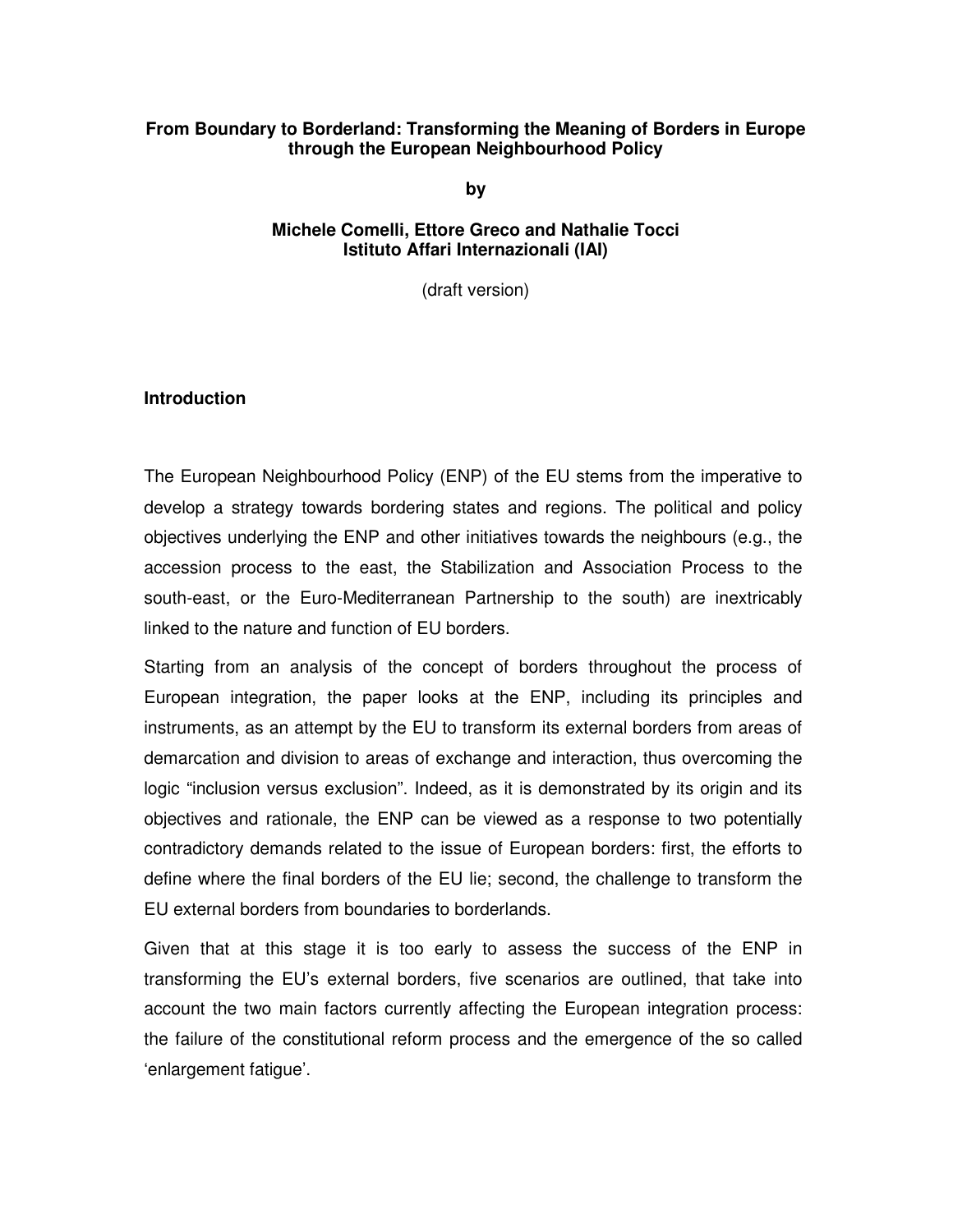#### **The concept of borders and European integration**

The concept of borders has a long history in the social sciences, having been analysed through historical, socio-economic, anthropological and political lenses (Cassarino 2005). The meaning and categorization of borders lies in their objective or subjectively perceived function/s. The border can be an area of division and demarcation or alternatively of contact, exchange and integration. Borders can separate or they can connect. Depending on this first and in many ways blunt categorization, the border has been associated with different terms and it has thus acquired different meanings.

When the border is intended as an area of demarcation, separation or division, it has been commonly referred to by political geographers as a frontier or a boundary (Newman 2001:143). The border marks the line separating spaces of territorially defined sovereignty; it may act as a barrier to human, economic, cultural and social exchange and movement, or in the most dramatic instances, it can mark the interface of political or military confrontation. Alternatively, the border, when translated into terms such as borderland or border-region, acquires a diametrically opposite meaning.. Far from being a line of division between the 'inside' and the 'outside', between the self and the other, the border becomes an area of exchange, interaction, and integration,. In this case, the border tends to be geographically wider, politically inclusive, economically active and a space in which hyphenated identities are allowed to exist and encouraged to flourish. It is an area whose real and imagined character is intrinsically 'open'.

It follows that the nature of borders as boundaries or borderlands is shaped by relations within and between peoples. Perhaps even more crucially, the character of the border hinges on relations between bordering states. The concept of transforming the nature of borders from boundaries into borderlands through policy design has a long tradition in several parts of the world. For instance, African scholars have written much about the transformation of intra-African borders – many of them having been imposed by colonial powers -into border-regions (Bennafla 2002; Diarrah 2003).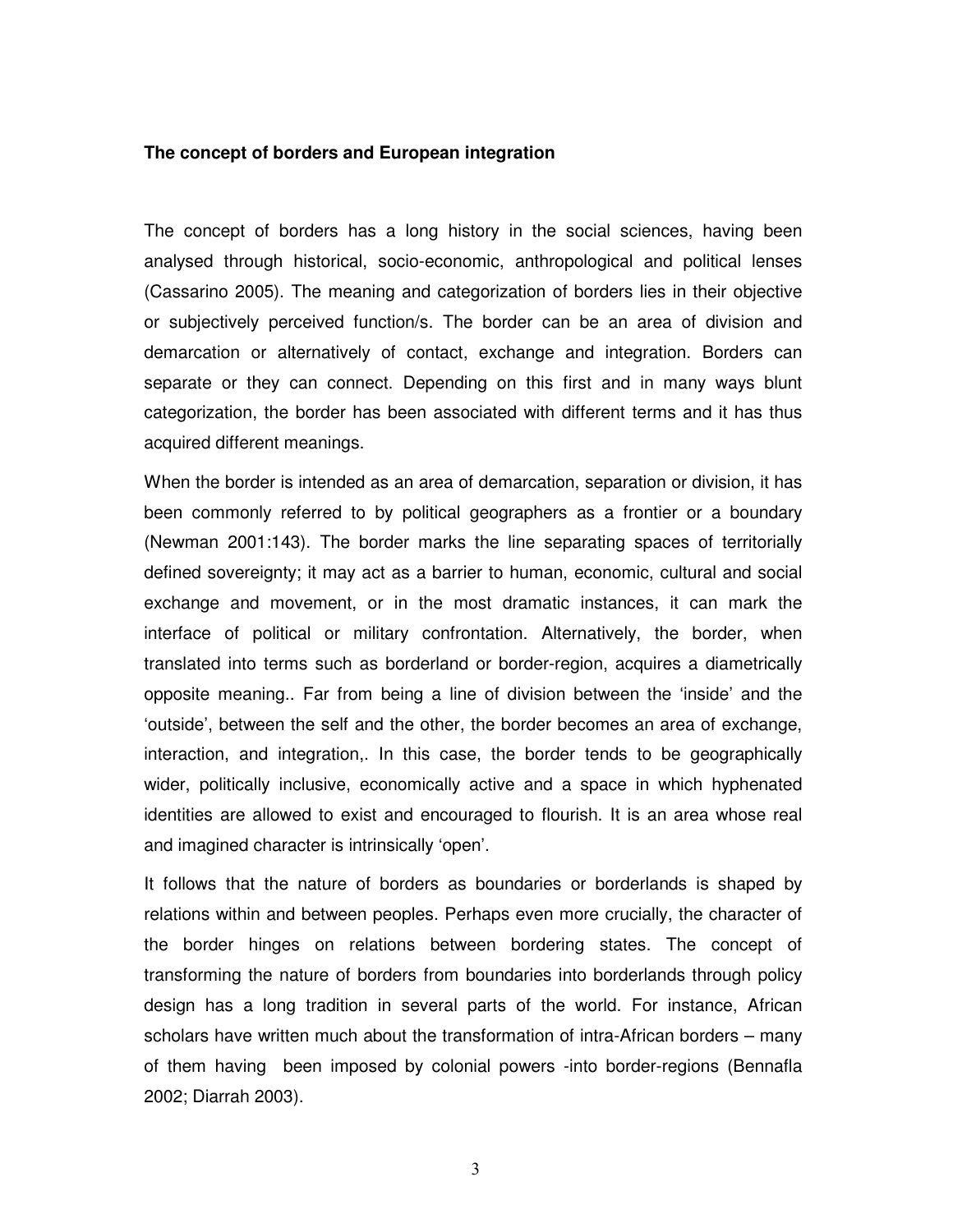The border debate also has an important history in Europe. Given the precise nature of the EU as an institutional, political and economic project, which is distinct from state-building both in method and (for the time being) in outcome, borders have always been an inextricable part of the EU debate.

Since its inception, European integration has sought to alter the nature and function of borders within the Community/Union itself, i.e., borders between member states. For much of its history, European integration was about free circulation between member states, and thus about loosening intra-Community borders. This was first mainly limited to goods and then shifted to the objective of a real internal market intended as a space without internal frontiers, where free circulation of people, goods, services and capital was allowed. The creation of the Schengen system during the 1990s facilitated the intra-EU free circulation of citizens. In view of these successive policy changes, internal EU borders have had different meanings and acquired different definitions over time (Bartolini, 1998; Rokkan, 1984). More specifically, while internal EU borders between member states continue to exist, delimiting spaces of sovereignty and accompanying citizens' rights and obligations, European integration, and notably the establishment of the internal market and of the Schengen system, has eroded some of the functions traditionally performed by borders. Moreover, differentiated integration in policy areas such as monetary policy and the free movement of people has also created a system of internal functional borders that does not coincide with EU's external borders. In other words, the character of the Union's internal borders, has fundamentally transformed in time, acquiring different and differentiated meanings. In view of these changes, intra-EU borders have changed from being separating boundaries into becoming inclusive and integrated borderlands.

In view of the changing nature of the Community/Union, the question of the EU's external borders has also been at the forefront of the European debate. Contrary to states, where changing frontiers have been the exception rather than the rule (i.e., through war, occupation, secession or irredentism), the EU's continuously changing borders through peaceful expansion have been the norm. Linked to this, Sandra Lavenex argues that the EU is capable of 'external governance', which occurs precisely when the institutional/legal boundary is moved beyond the circle of its member states (Lavenex, 2004). It is thus possible to expand the EU's legal boundary beyond member states- meaning the territorial scope within which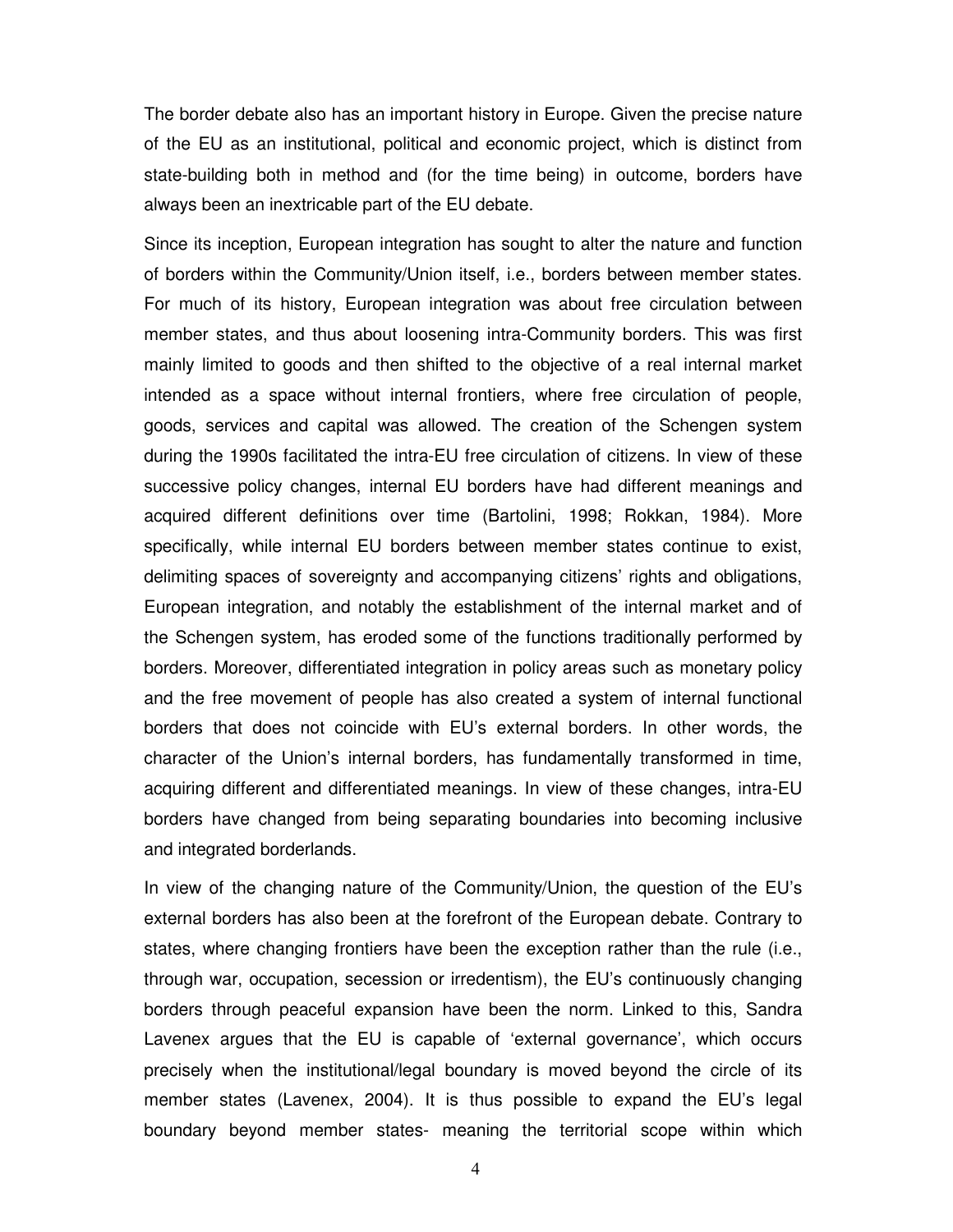Community law is applicable – without an accompanying expansion of the Union's institutional boundary, that is without enlargement and full participation in EU institutions. A typical example of this is the European Economic Area, an agreement that extends the Internal Market to Iceland, Liechtenstein and Norway, plus the bilateral treaties concluded by the EU with Switzerland. More recently, the attempts to extend EU market regulations as well as the political principles and values underpinning the Union to the eastern and southern neighbours also forms part of the EU's external governance concept and approach. The idea of the EU's multidimensional borders has also resonated within policy-making circles. As put by Commissioner for Regional Policy Danuta Hübner: 'The debate on the 'frontiers of Europe' is rarely about geography, ethnography or even history, as normal people would expect. It is usually about foreign policy, security, governance and, unfortunately, sometimes about prejudice' (Hübner, 2005).

The EU's enlargement to central and eastern Europe has dramatically increased the saliency of the 'external border' question. Two fundamental reasons lie behind this rise. First, the concept of the external border as a frontier/barrier - a hardly disputed reality during the Cold War - was inherently challenged by alternative border concepts with the fall of the Iron Curtain and the collapse of the Soviet Union. Second, the unprecedented scope of the 'big bang' enlargement in 2004 raised the wider question of the EU's 'final borders', particularly within the old West European members. It has become increasingly clear that despite the success of enlargement, or precisely because of it, the EU cannot indefinitely rely on the same instrument as a means to engage with its neighbours. Doing so would end up making the Union unable to provide the very benefits that have inspired its neighbours to join it (Wallace 2003). Future enlargement plans include Bulgaria, Romania, Turkey and the Western Balkans. However, the Union's relations with the remaining post-Soviet states (Ukraine, Moldova, Belarus, Georgia, Armenia and Azerbaijan and Russia itself) as well as with the entire southern Mediterranean basin and the Middle East require alternative policy instruments. The appeal of accession beyond the enlarged EU, generated precisely by the success of the eastern enlargement, thus enhanced the sense of 'border urgency' in the EU debate.

In turn, two potentially contradictory demands have emerged within the EU itself. The first is that of putting an 'end' to enlargement, somehow demarcating where the outermost borders of Europe will lie. This demand has come from different albeit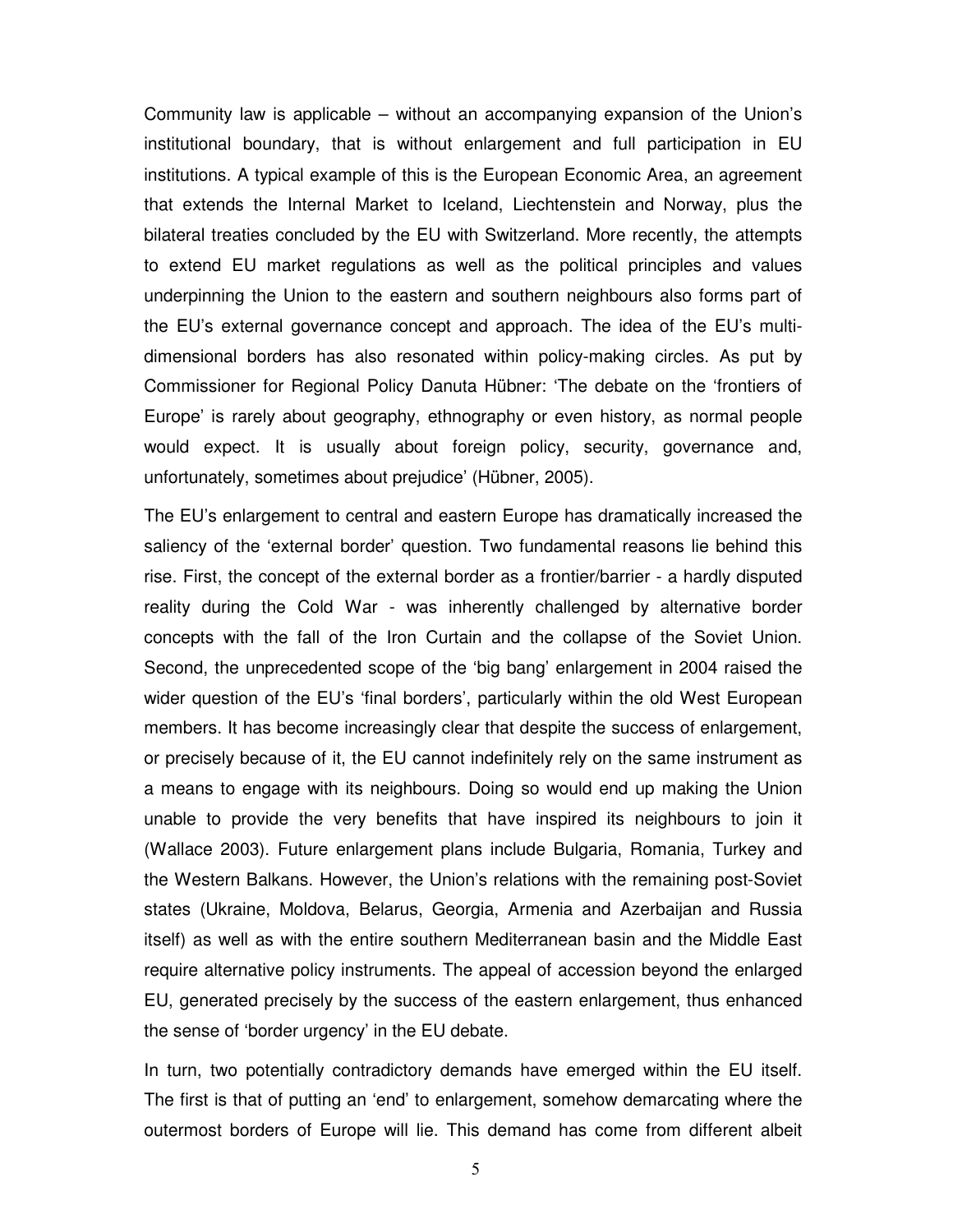inter-linked directions. European federalists fear that unending expansion would mark the end of the European political project. Europe's institutional and economic ills have only served to reinforce this concern. Many European Conservatives/Christian democrats, in particular from countries such as Austria, France and Germany, instead equate ongoing enlargement plans, particularly to Turkey, with a threat to Europe's (religiously or 'culturally'-defined) identity as well as with uncontrolled immigration. The demand to define the Union's final borders also stems from the desire to pinpoint a European identity, particularly in its external definition (i.e., in relation to the external 'other') rather than its internal national, subnational or even historical one (De Bardeleben, 2005; Diez 2004; Strah 2000). Hence, in a speech in Brussels in late 2002 former Commission President Romano Prodi insisted on the need for the EU to internally debate where the limits of Europe should lie (Prodi, 2002). Similarly, in a speech to the Bundestag on in May 2006, German Chancellor Angela Merkel stated that 'an entity that does not have borders cannot act coherently and with adequate structures. We must be aware of this and must therefore set out these borders'…'in our interaction with other religions and cultures it will be important for us Europeans to be able to clearly define our cultural identity. This is what others expect from us. How can we defend our values if we cannot define them first' (Merkel, 2006). In a similar vein, French Minister of the Interior Nicolas Sarzoky argued in favour of a new European Convention after the 2009 European Parliament elections, which would discuss the future of Europe, including its final frontiers (Sarkozy, 2006). The European Parliament has also tackled the same question in a recent resolution which called the Commission to present a report on the principles on which the EU is founded, including a definition of its borders (European Parliament, 2006).

The second demand, partly stemming in response to the first, has been that of altering the nature of the EU's borders, from acting as frontiers/barriers into being borderlands and border-regions. This demand has been particularly strong within the new CEE member states. This is not least because of the expected effects of the adoption of the Schengen acquis (i.e., the EU's common rules on external border controls and visa requirements) by the new member states particularly on the Union's new neighbours (Batt, 2003). The introduction of the Schengen measures on the EU's external borders are expected to result in new barriers to travel and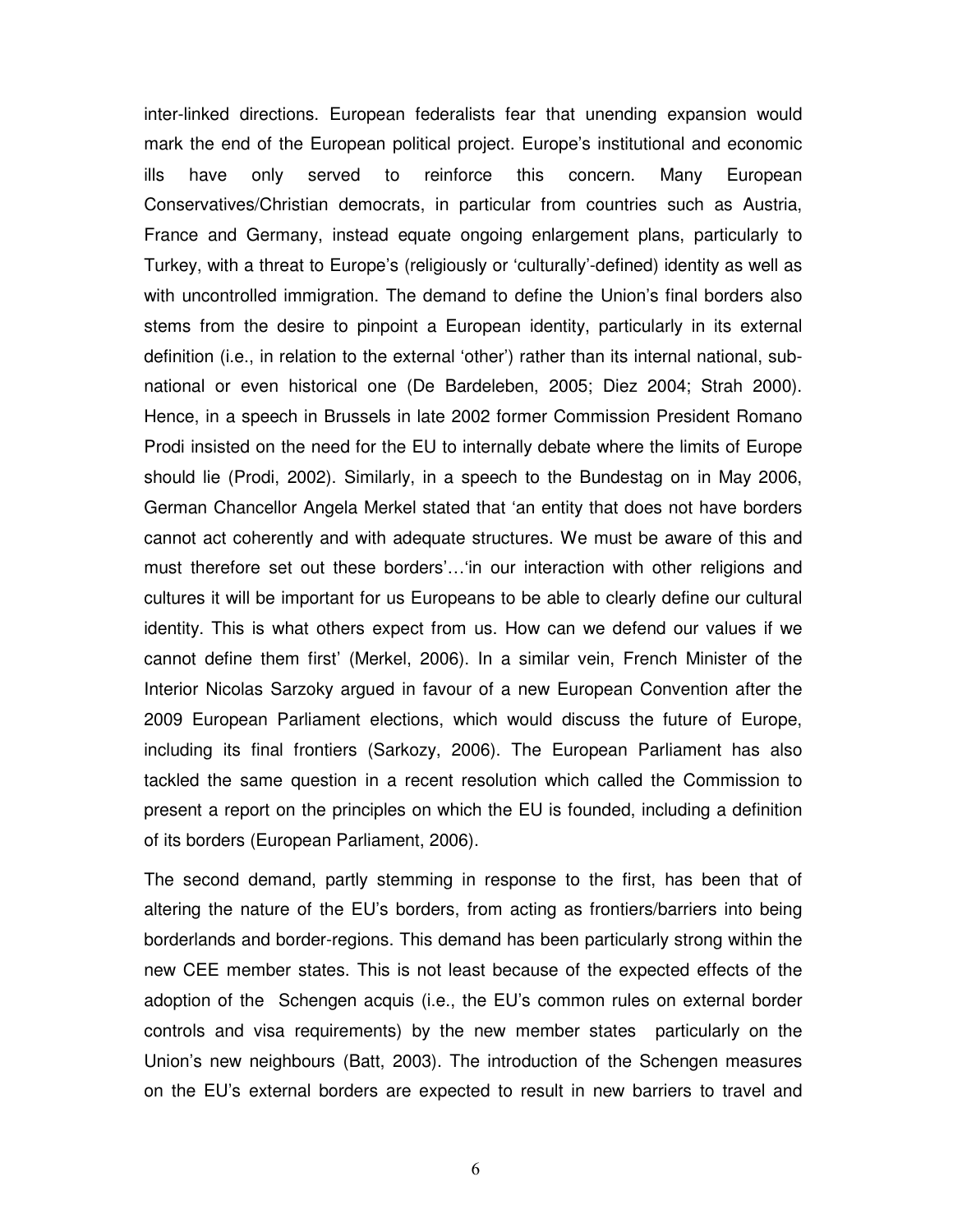trade between regions that had previously known intensive cross-border cooperation, such as, for example, Poland and the Ukraine.

#### **The origins and evolution of the ENP**

The European Neighbourhood Policy can be viewed as a response to these two potentially -albeit not necessarily- contradictory demands. In theory, the essence of the ENP is precisely that of allowing the EU to devise an alternative to enlargement, while preventing future EU borders from becoming hard exclusionary boundaries and developing instead into integrated borderlands.

The need to strike a balance between putting an 'end' to enlargement and upgrading relations with the new neighbours became clear in the run-up to the 2004 big bang enlargement. The intuition was that a special policy had to be devised for the future eastern neighbours of the EU, namely the Ukraine, Moldova, Belarus and Russia<sup>1</sup>, to whom EU actors were unwilling to offer the prospect of membership. The period 2002-2004 saw many contributions, coming both from member states and from EU institutions. These were aimed at outlining a new policy towards the future eastern neighbours (Comelli, 2004). As for contributions coming from the member states, in a January 2002 letter, British Foreign Minister Jack Straw expressed his concern for the situation in Belarus, Ukraine and Moldova and suggested that the EU offered 'clear and practical incentives' to these countries 'in return for progress on political and economic reforms'.<sup>2</sup> His proposal included granting 'a special neighbourhood status rooted in a commitment to democratic and free market principles'. This status might grant the neighbours trade liberalisation, a closer relationship in the area of Justice and Home Affairs and a privileged dialogue involving deeper cooperation in the CFSP domain. Successive Swedish proposals in March that year mirrored the content of Jack Straw's letter, but suggested that the special policy for the neighbours be extended to the southern Mediterranean countries as well. $3\,$  A comprehensive framework for the EU to deal both with the eastern neighbours and with the southern Mediterranean countries was presented by the Commission in its

 $\overline{a}$ 

<sup>&</sup>lt;sup>1</sup>Strictly speaking Moldova will only share a common border with the EU when Romania will join the Union, probably in 2007.

<sup>&</sup>lt;sup>2</sup>Interview of the author with Council of the European Union officials, July 2004.

 $3$ ibid.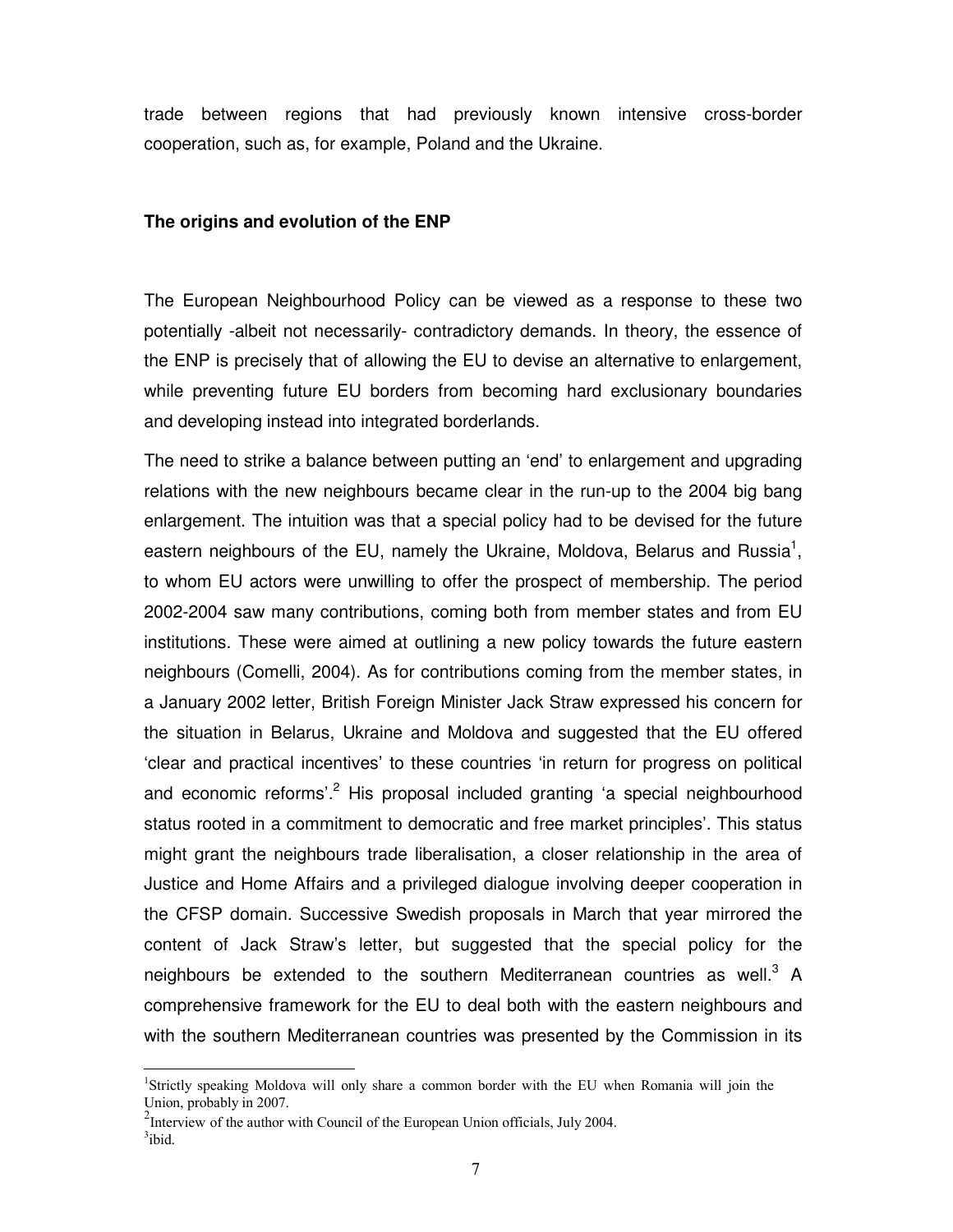2002 work programme (Commission, 2002) and particularly in a speech by Prodi in late 2002 (Prodi, 2002). His idea was that all countries surrounding the Union would become 'a circle of friends' and, in order for this to happen, the EU should offer them concrete integration prospects.

Prodi referred to the thorny issue of Europe's borders and to the difficulty for the EU to enlarge further east without risking 'to water down the European political project and turn the European Union into a just free trade area' (Prodi, 2002). The core proposal offered to the neighbours was their eventual participation in the internal market in exchange for fundamental political and economic reforms that would bring these countries closer to the Union. Integration with the EU could go as far as 'sharing everything but the institutions'. While Prodi made clear that this policy was distinct from enlargement, he affirmed that 'our common border is not a barrier to cultural exchanges or regional cooperation'.

These features were taken up in the Commission's 'Wider Europe-Neighbourhood' Communication of March 2003, adopted by the Council in June that year, which clarified the objectives, content and geographical scope of the policy aimed at the neighbours (Commission 2003).<sup>4</sup> The Communication called for the creation of a zone of prosperity and good neighbourly relations beyond the enlarged borders of the Union. The countries targeted by this initiative were those identified in the 2002 Swedish proposal. Excluded from the ENP were the official candidate countries (Bulgaria, Romania, Croatia and Turkey); and the Western Balkan countries (Albania, Bosnia-Herzegovina, Macedonia, Serbia and Montenegro), which would join the accession process after the completion of the Stabilisation and Association Process (SAP). These exclusions reflected the fact that the ENP did not include the perspective of membership. The Commission services and financial instruments for external relations were reorganized accordingly. While in 2002-2004, DG Enlargement had initially worked on the ENP, under the Barroso Commission the ENP was transferred to the DG External Relations. Moreover, the official title of the Commissioner for External Relations was re-labelled the Commissioner for External Relations and European Neighbourhood Policy. The reform of external financial instruments, which will take effect in 2007, foresees their re-scaling from around 30 to three: the Instrument for Pre-Accession (IPA) directed at the candidate countries,

 $\overline{a}$ 

<sup>4</sup>Before being formalised, the policy was known with different a denomination, including Wider Europe and proximity policy.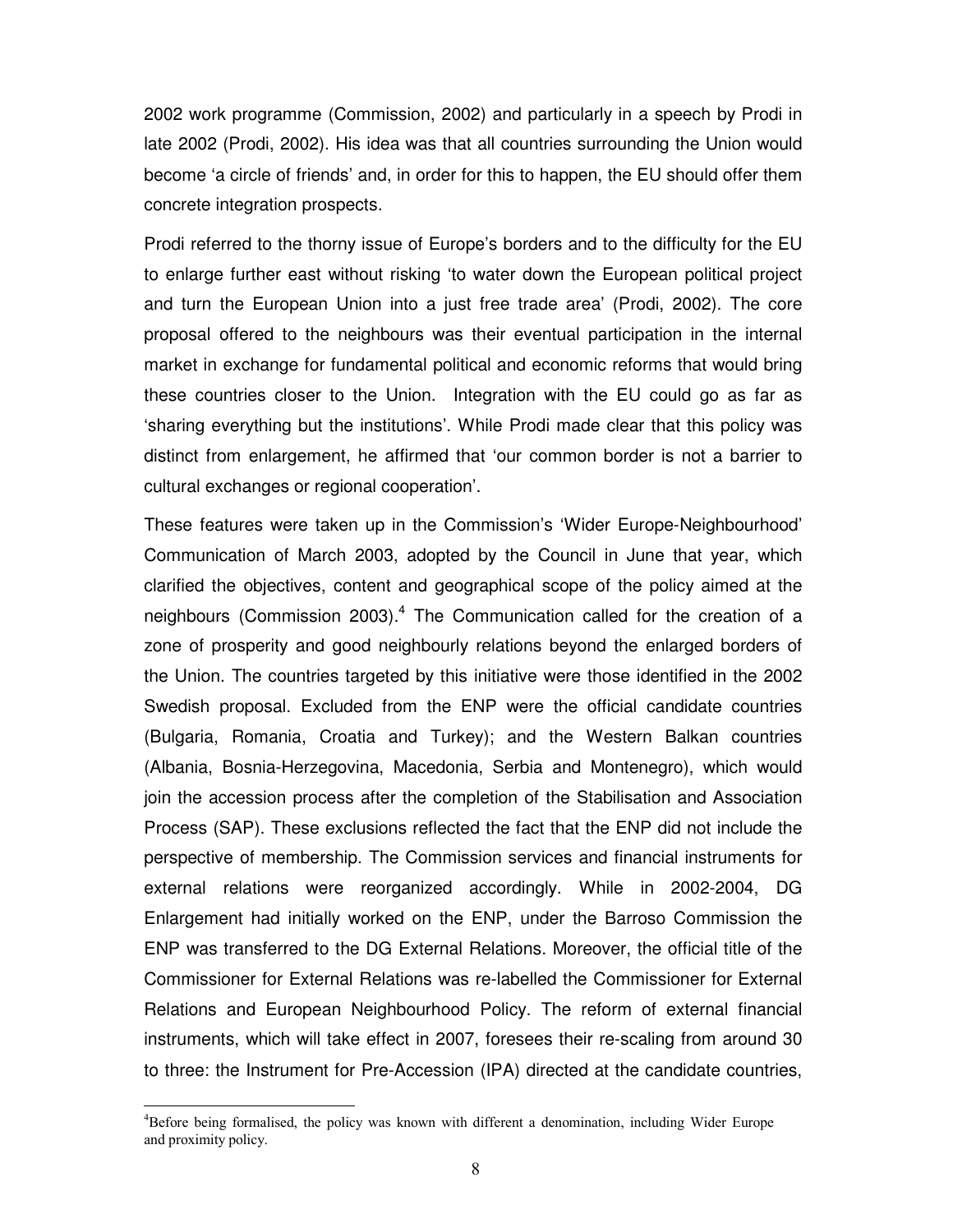the European Neighbourhood and Partnership Instrument (ENPI) directed at the neighbours and Russia, and the Development Cooperation and Economic Cooperation Instrument (DCECI) directed at developing countries (Commission, 2004b).<sup>5</sup> The distinction between candidates and neighbours thus became starker in political and institutional terms.

The Commission however conceded that among the neighbours there are countries that 'have clearly expressed their wish to join the EU', such as the Ukraine and Moldova (Commission 2003). Their case would remain open – reads the Wider Europe Communication – awaiting ' a debate on the ultimate geographic limits of the Union'. In stating this, the Commission appeared to recognize that without a membership perspective, these countries might not have sufficient incentives to pursue the reforms called for by EU. Worse still, the absence of such a perspective could generate a feeling of refusal/exclusion within the EU aspiring neighbours.

Further features of the ENP were clarified by the ENP Strategy Paper in May 2004 (Commission 2004a). The Strategy Paper made some changes to the geographical scope of the initiative, namely the inclusion of the three South Caucasian countries (Armenia, Azerbaijan and Georgia) and the exclusion of Russia. The inclusion of the South Caucasus was largely due to the unfolding political developments in the region and in particular Georgia's rose revolution and the post-revolutionary leadership's commitment to European integration. Russia did not accept to participate in the ENP, arguing that it was 'unbalanced' since it gave the Union a leading role leaving the neighbours only limited scope for action.<sup>6</sup> The EU has thus continued to develop its relationship with Russia on a bilateral basis, which Moscow considers to be more in tune with its international status.

The ENP Strategy Paper also clarified the legal/institutional relationship between the ENP and previous (foreign policy) initiatives and instruments. The main operational instrument of the ENP are the Action Plans (AP). These are not legal agreements but political accords between the EU and the individual neighbours. The condition for concluding an AP is to have already in force a legally-binding contractual agreement with the EU: a Partnership and Cooperation Agreement (PCA) in the case of the Eastern neighbours and an Association Agreement in the case of the Southern

 $\ddot{\phantom{a}}$ 

<sup>&</sup>lt;sup>5</sup>In addition, three emergency instruments are foreseen (humanitarian, macro-financial and a new Stability Instrument).

<sup>&</sup>lt;sup>6</sup>Interview of the author with a diplomat from the Russian mission to the EU, July 2004.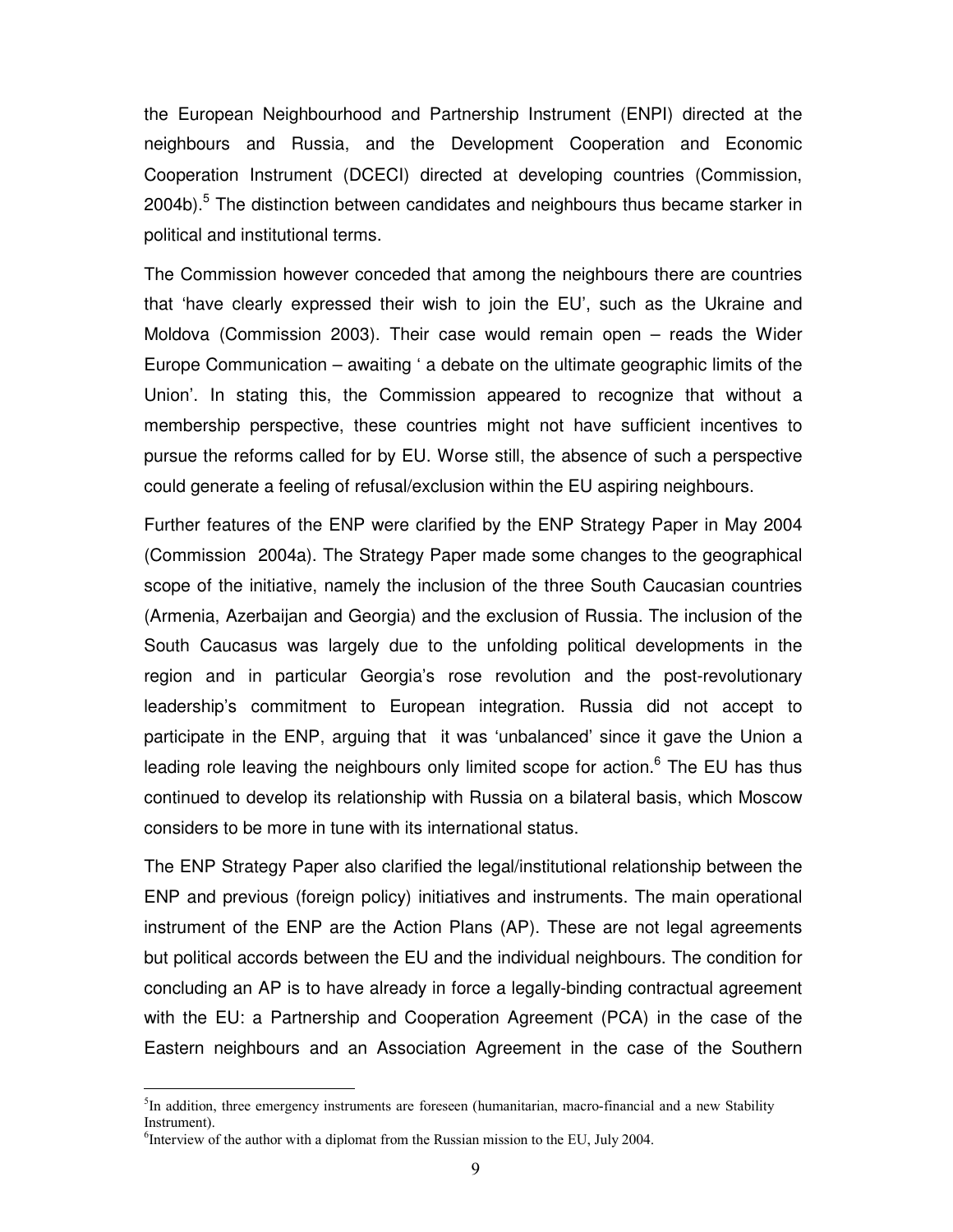neighbours. On the obligations side of the ENP, the APs identify areas of desirable reform within the neighbouring countries. The APs indeed include jointly agreed reforms in the political, economic, social, legal and institutional domains that would allow and facilitate the neighbouring countries' receipt of EU benefits. On the benefits side instead, the APs list the possible gains and areas of cooperation between the EU and the neighbours, including political dialogue, trade and the preparation for gradual participation in the internal market; justice and home affairs; networks (energy, transport, information society), the environment; and people-topeople contacts (including in the area of science and technology, culture and education). However, the Strategy Paper also reviewed the benefits initially foreseen by the ENP, removing from the list of offers the free movement of people and replacing it with border management as a priority area in most APs. Finally, to assist the implementation of the APs, the ENP's financial instrument, the ENPI, is meant to aid the neighbours in their harmonization with the EU acquis, so that they can effectively acquire a 'stake' in the EU internal market.

#### **Borders and the Objectives of the ENP**

Turning more specifically to the ENP's objectives as far as borders are concerned, two main aims can be detected when analysing the Policy and its evolution. At the micro level, the aim is that of cultivating development and exchange within borderregions. Hence, specific funds have been set aside in the ENPI to promote border security and develop cross-border contacts and cooperation between the enlarged EU and its neighbours. EU actors have been particularly receptive to ideas promoting the liberalization of movement and exchange within bordering regions.

At the macro-level the aim is, in the words of the 2003 EU Security Strategy, to foster, through inclusion but without membership, a 'ring of well-governed countries to the East of the EU and on the borders of the Mediterranean with whom we can enjoy close and cooperative relations' (European Council 2003).To do so, the ENP is meant to be based in theory on a comprehensive approach which has been summarized as 'all but membership' or 'sharing everything but institutions'. In other words, the ENP seeks to go beyond the logic of inclusion versus exclusion, which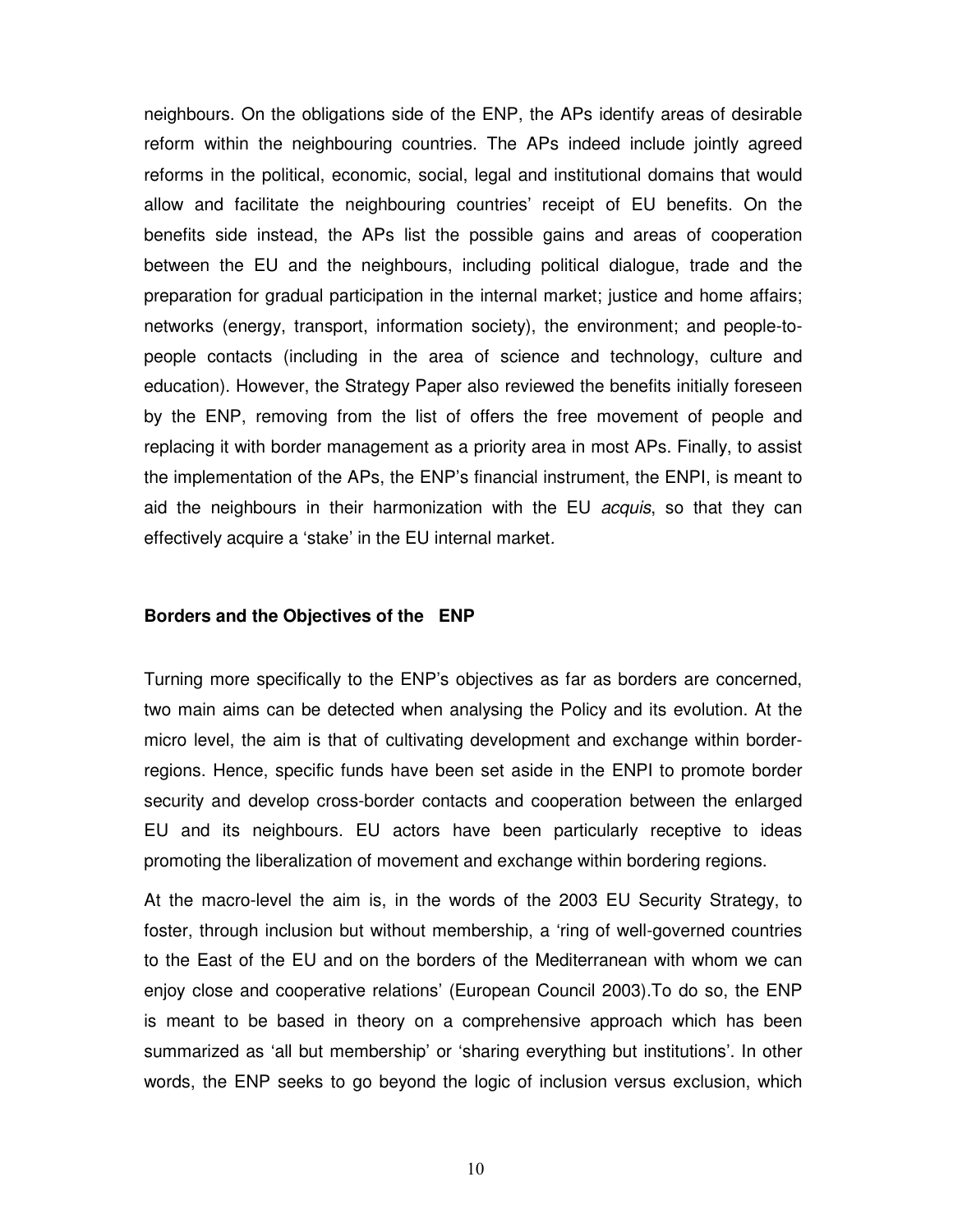risks to complicate, if not, compromise the prospect of greater integration with the neighbouring countries.

Delving deeper into the aims of the ENP, a set of more precise objectives and policy rationales spring to the fore. First is the imperative to prevent 'new dividing lines in Europe' that may emerge through the construction and consolidation of 'fortress Europe'. In its most extreme variant, the danger is that of giving rise to 'alienated borderlands' (Martinez 1994), i.e., border areas in which interaction is almost nonexistent because of the barrier function of a border. While this often occurs within and between countries ridden by serious tensions or conflicts (e.g., Israel-Palestine, Georgia-Abkhazia, Armenia-Azerbaijan), the risk is that EU policies (e.g., visa policies) could lead to similar results. At the micro level, the objective of the ENP is thus that of preventing alienated borderlands, fostering at the very least coexistent borderlands, in which regulated interaction exists, or at best interdependent or integrated borderlands, characterized by shared cultural, economic and social spaces (Hastings and Wilson 1999). At the macro-level, the objective of the ENP is to prevent the exclusion effects that could emerge because of the lack of a membership perspective. If badly managed, these could reduce if not deprive countries further to the south and to the east, most of the peace, stability and prosperity dividends of European integration.

A second 'preventive rationale', is to avoid the development of 'otherness' in Europe and between Europe and its neighbours. Fortress Europe risks not only creating alienated border areas, but also and precisely because of alienation, to enhance difference and fuel conflict between the self (EU) and the other (the neighbours). Preventing the emergence of an us/them syndrome is not only important from an interest-based perspective. It is also pivotal in view of Europe's self-understanding as a 'normative power' (Manners 2002), i.e., a peace project based on inclusion and integration, that wishes to export its model and values beyond its borders. This is all the more relevant in a  $21<sup>st</sup>$  century context in which Europe's other has become its south and east rather than its own nationalistic and violence-ridden history (Diez 2004).

Third is to avoid an abrupt break in the historical, economic, social, cultural and identity-related ties along the EU's eastern border. The case first arose for specific issues, such as the movement of goods and persons regime to be applied to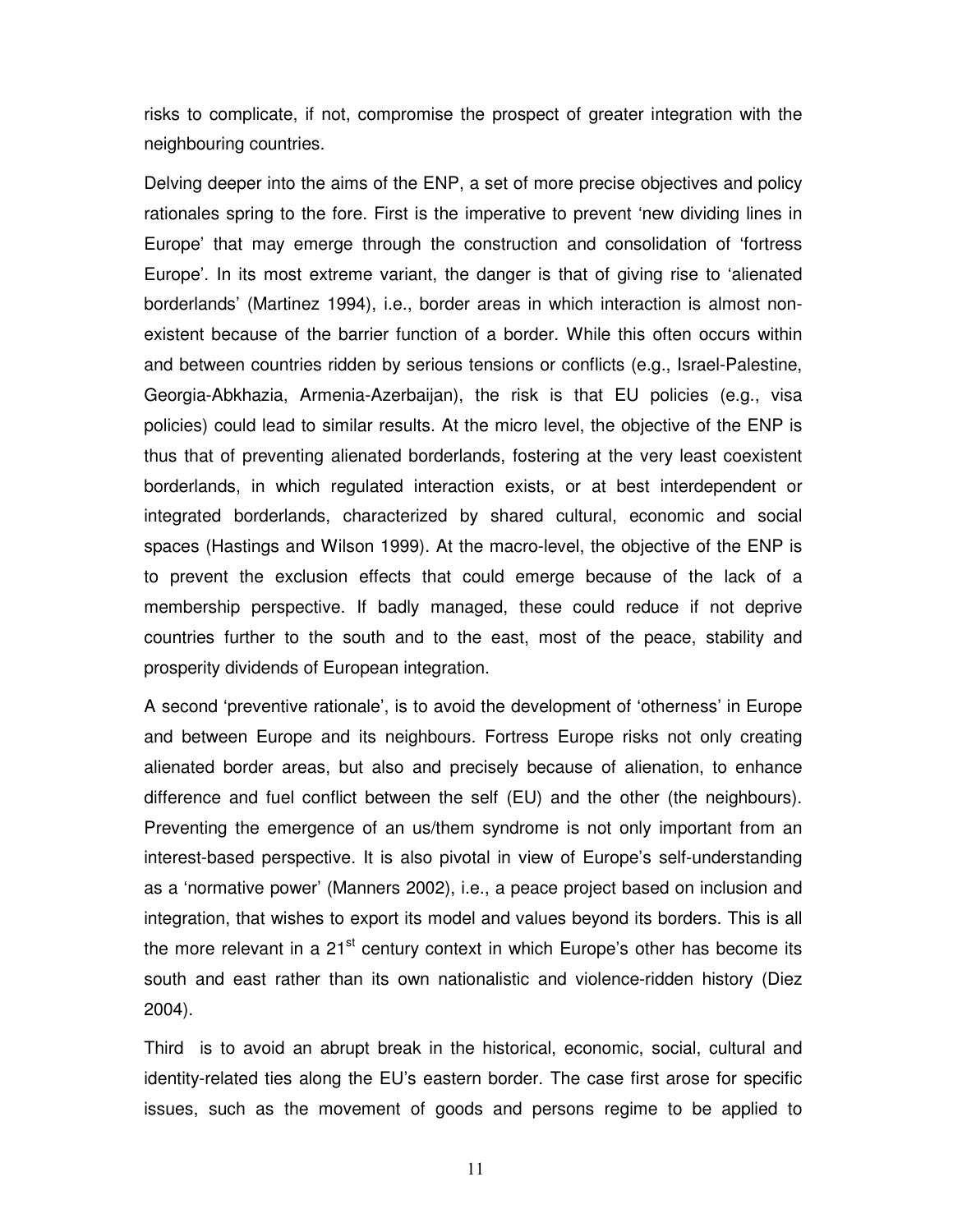Kaliningrad, now a Russian enclave within the EU. The question was then extended to other key cases such as the Polish-Ukrainian border, the Hungarian-Serbian border, and following Romania's accession, the Romanian-Moldovan border. In the Polish-Ukrainian case, the imposition of the Schengen *acquis* to border movements between Poland and the Ukraine risks reducing border crossings by a factor of seven. The development of the L-type visas, facilitating local border traffic on the EU's eastern land frontiers is an attempted response to this problem, and the ENP more generally has been conceptualised as a means to prevent this and similar problems.<sup>7</sup> In the case of Moldova, although Romania is yet to enter the EU and the Schengen system, it has already applied the Schengen *acquis*, thus reducing significantly ties with its kin in Moldova.

A final objective, linked to the EU's appreciation of the vulnerability of its borders in a globalized world, is to tackle new threats that stem beyond the EU's borders and cannot be addressed through insulation given the inevitable porousness of  $21<sup>st</sup>$ century borders. For example, it has become far from obvious that strengthening border controls is an effective, let alone the most effective means to control migratory flows or to eradicate organized crime (Zielonka 2001). Pinpointing the neighbourhood as an EU priority area is the natural consequence of proximity. Proximity entails that much of the instability, conflict, state failure, repression and violence that besiege these regions could have negative spillover effects into the Union. In addition, increasing economic pressures and cascading interdependence reduces the EU's capacity to insulate itself from its neighbours. Hence, it is in the EU's interests to contribute to their democratic, rule-bound and peaceful transformation. Focusing on the neighbourhood also has a wider rationale. Global threats such as weapons proliferation, terrorism and the illegal trafficking of drugs and people have been identified as either stemming from or transiting through EU neighbours. Finally, EU actors increasingly appreciate the global nature of the threats facing Europe today, which cannot be adequately tackled through insulation.

Beyond the aim to hedge against looming risks, the ENP also has a constructive rationale, based on the appreciation of success of the eastern enlargement as a foreign policy tool. Enlargement has often been cited as the EU's most salient foreign policy success. This is because of its effectiveness in inducing the

 $\ddot{\phantom{a}}$ 

 $<sup>7</sup>$  The European Commission has recently proposed special measures (L-type visas) for local border traffic</sup> for residents living within 50 kilometers of the EU's external borders.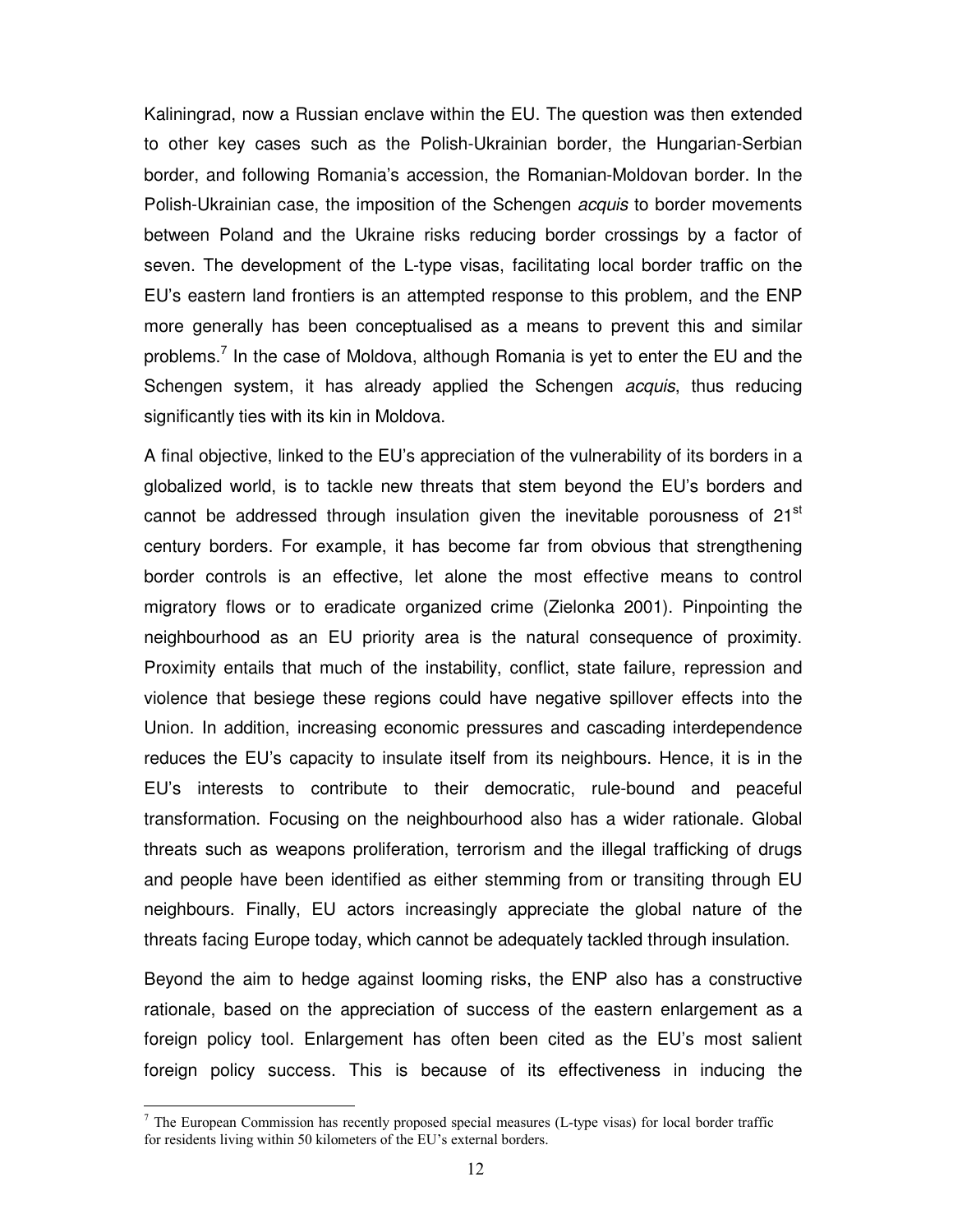progressive transformation of formerly communist countries in the political, institutional, economic and social spheres. Indeed the stark difference in standards between the new CEEC member states and their former partners in the Soviet bloc stands as hard evidence of the success of accession as a transformation project. In this context, the ENP emerges from the need to resolve a fundamental conundrum besieging European foreign policy and the EU project itself, i.e., the fact that the EU cannot enlarge indefinitely, while at the same time it wishes to apply, mutatis mutandis, the lessons of enlargement, to the neighbourhood. In particular it wishes to make use of the logics of influence successfully applied to the eastern enlargement to induce domestic change in the candidate countries, that is the logics of conditionality and socialization (Kelley, 2006). The ENP has thus been grounded on the constructive objective of finding new means to influence neighbouring countries as well as to develop close ties with them. Selective EU integration through the ENP would thus be an end in itself, as well as a means to induce longrun structural change in the economic, political, legal and institutional spheres both within and between third states. The ENP Strategy document mentions these goals explicitly (Commission 2004). These include supporting regional cooperation, good neighbourly relations and conflict resolution; strengthening democracy, the rule of law, civil society, and the respect of international law, human rights and fundamental freedoms; and fighting corruption, organized crime, terrorism and weapons proliferation.

The preventive and constructive rationales for the ENP are closely interconnected. In order to avoid new dividing lines in Europe, to prevent the emergence of new us/other syndromes and to effectively tackle threats emanating beyond the Union, political values and policy aims must be effectively shared. In other words, the transformation of EU borders into open borderlands hinges on a shared understanding of political aims and objectives and thus on the EU's effective engagement in the transformation of its neighbourhood.

# **Five scenarios of the Evolution of the EU and Implications for the ENP and the EU's Borders**

The ENP is thus part and parcel of a wider effort undertaken by the EU to adjust its external policies to the 'big bang' enlargement of May 2004 and to avoid the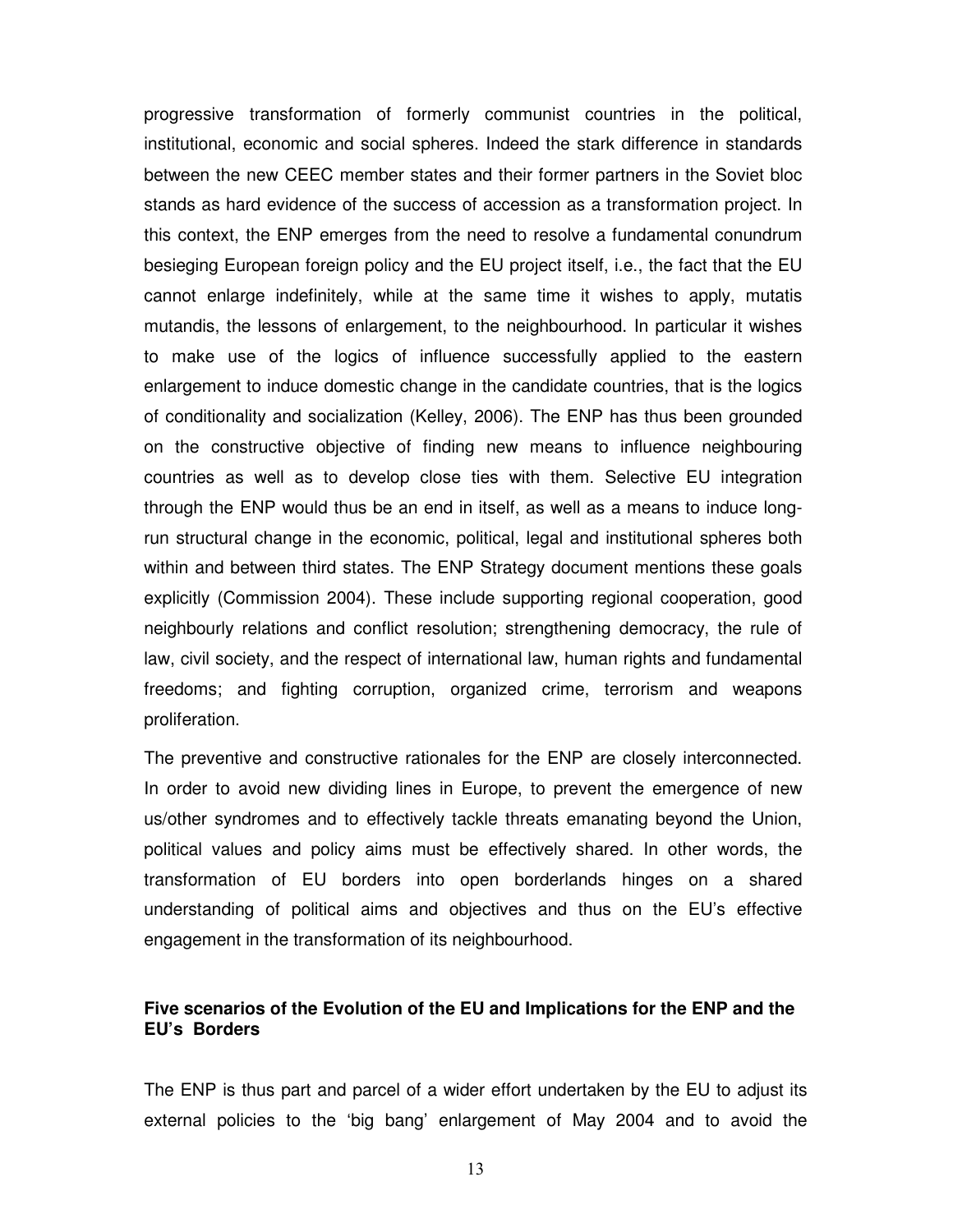recreation of hard borders separating the Union from its neighbours. Indeed, the Union faces a set of substantially new challenges in its neighbouring area that cannot be addressed through old policy instruments.

But the changed geographical configuration of the Union itself has also stimulated a more fundamental debate on the significance of its external borders, the direction and ultimate goal of enlargement, and its implications for the Union's own political and cultural identity. The future of the ENP will no doubt be heavily influenced by the evolution of this debate and the political decisions it will give rise to.

Since the launch of the ENP there have been two major and interconnected developments that are likely to affect the EU's policies towards its neighbours: the failure of the constitutional reform process and the emergence of a growing 'enlargement fatigue'.

The failed ratification of the Constitutional Treaty implies that the Union will not be able, at least in the medium-term, to make use of a set of new institutional instruments envisaged in the treaty for foreign policy decision-making and implementation. This risks limiting the Union's capacity to create new forms of cooperation, integration and political solidarity with its neighbours and thus to create integrated borderlands with them. More generally, the constitutional crisis has fuelled a widespread feeling of uncertainty about the direction of the integration process that may have a negative impact on the Union's external presence and projection, including towards the neighbourhood. This is because it may result in a greater EU reluctance to take-on external commitments. So far, this risk associated with the constitutional crisis has not materialized . In fact, the last few years have seen an incremental rise in the EU's engagement in both Eastern Europe and the Mediterranean – the two areas covered by the ENP. But if the crisis prolongs, a more inward-looking attitude may take root.

By the same token, the rising opposition to the continuation of the enlargement process that has manifested itself in several countries may prompt the Union to reconsider the ENP, or at least some aspects of it. The Union may opt to apply stricter conditionality towards not only the candidates, but also the ENP countries. For the same reason, one of the most distinctive and controversial features of the ENP, that is, the lack of a membership prospect, may be reinforced and made more explicit. Indeed, there is a widespread perception that the Union needs to demonstrate to its increasingly sceptical European public that enlargement is based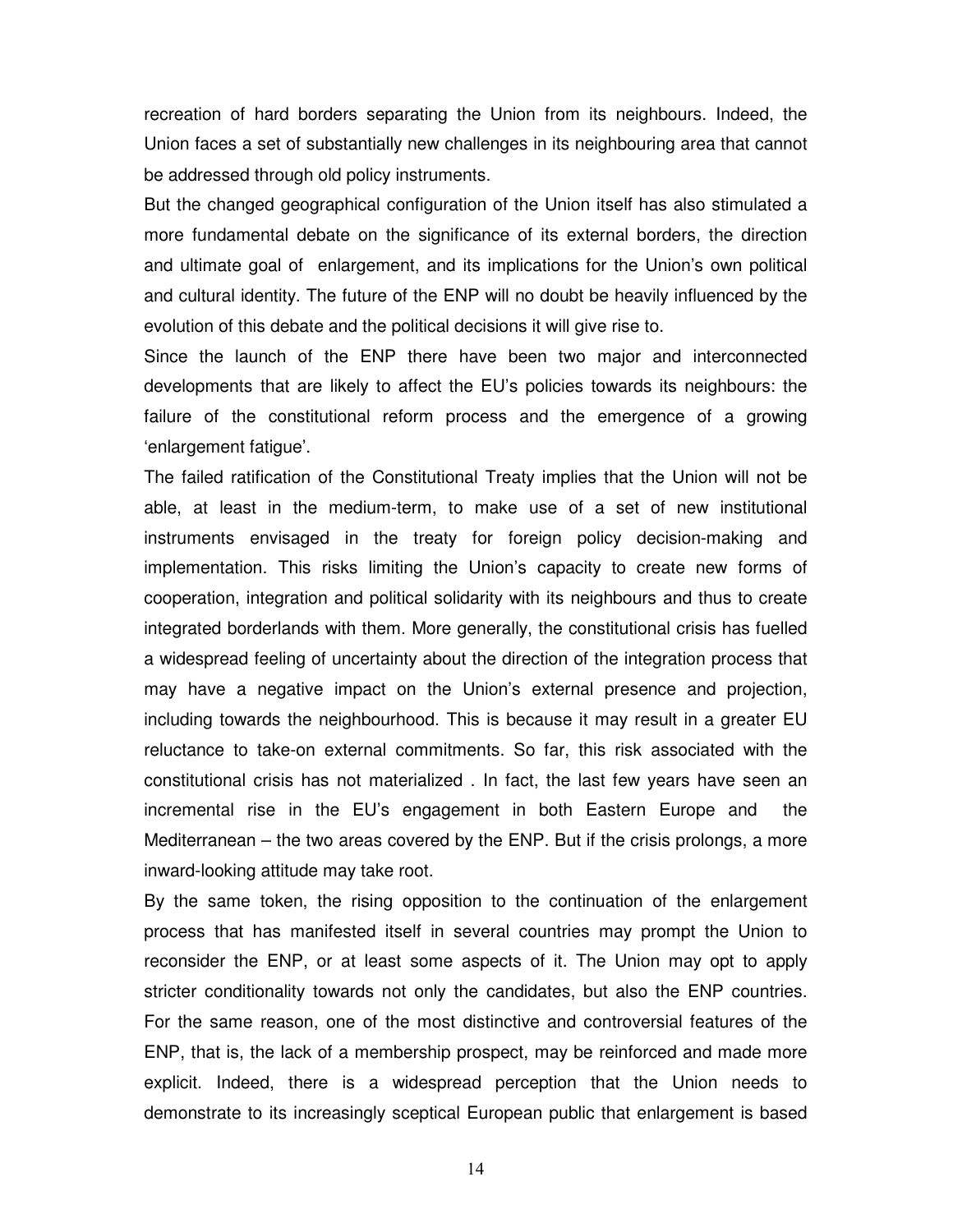on adequate screening. It also needs to show that it is not an open-ended process, or at least that the 2004 massive wave of accessions will not be followed by another one in the short or medium term. As a result, the EU may loose some flexibility and leverage in the implementation of the ENP and more generally, in its approach towards the neighbouring countries.

It is above all the prospect of Turkish membership that has been met with growing opposition within some EU member states. Indeed, it is far from certain that Turkey's accession process will ever be completed. If the process stalls or the view eventually prevails in the EU that Turkey's integration should take a different form from that of full-fledged membership, Ankara could be offered a sort of reinforced 'everything but institutions' scheme, that is, the special partnership that has been evoked by several European leaders with perhaps some involvement in the EU's decision-making process. In fact, it is highly doubtful that Turkey would accept such downgrading of its European ambitions and it may well react by adopting an anti-European or eurosceptic attitude. What is worth underlining here is that the future direction of EU-Turkey relations will heavily influence the process of redefinition of the European borders as well as the course and contours of the ENP itself.

There is another emerging problematic aspect of the ENP which deserves attention: the growing asymmetry between its eastern and southern dimension. The EU has stepped up its efforts to promote stabilization and political transformation in its eastern neighbourhood, particularly in Belarus, Georgia, Moldova and Ukraine. It has achieved some positive results in these regions, and in particular through its support for the 'orange revolution' in Ukraine. By contrast, the impact of the EU's policies on the internal situation of the South-Mediterranean countries has remained fairly limited. Moreover, it has become increasingly clear that the EU tends to apply more demanding standards to its eastern neighbours, especially in the field of democracy and rule of law, than to its southern ones. For instance, although both Belarus and some Mediterranean countries are under authoritarian regimes which have carried out repeated crack-downs on opposition forces, only the former has been excluded from the application of the ENP because of the violation of human and political rights. In addition, joining the EU is a key objective for countries such as Ukraine, Moldova and Georgia despite the fact that the EU has not offered them a membership prospect and it is unclear if or when it will do so. The only plausible horizon for the Mediterranean countries is instead at the very most encompassed in the 'everything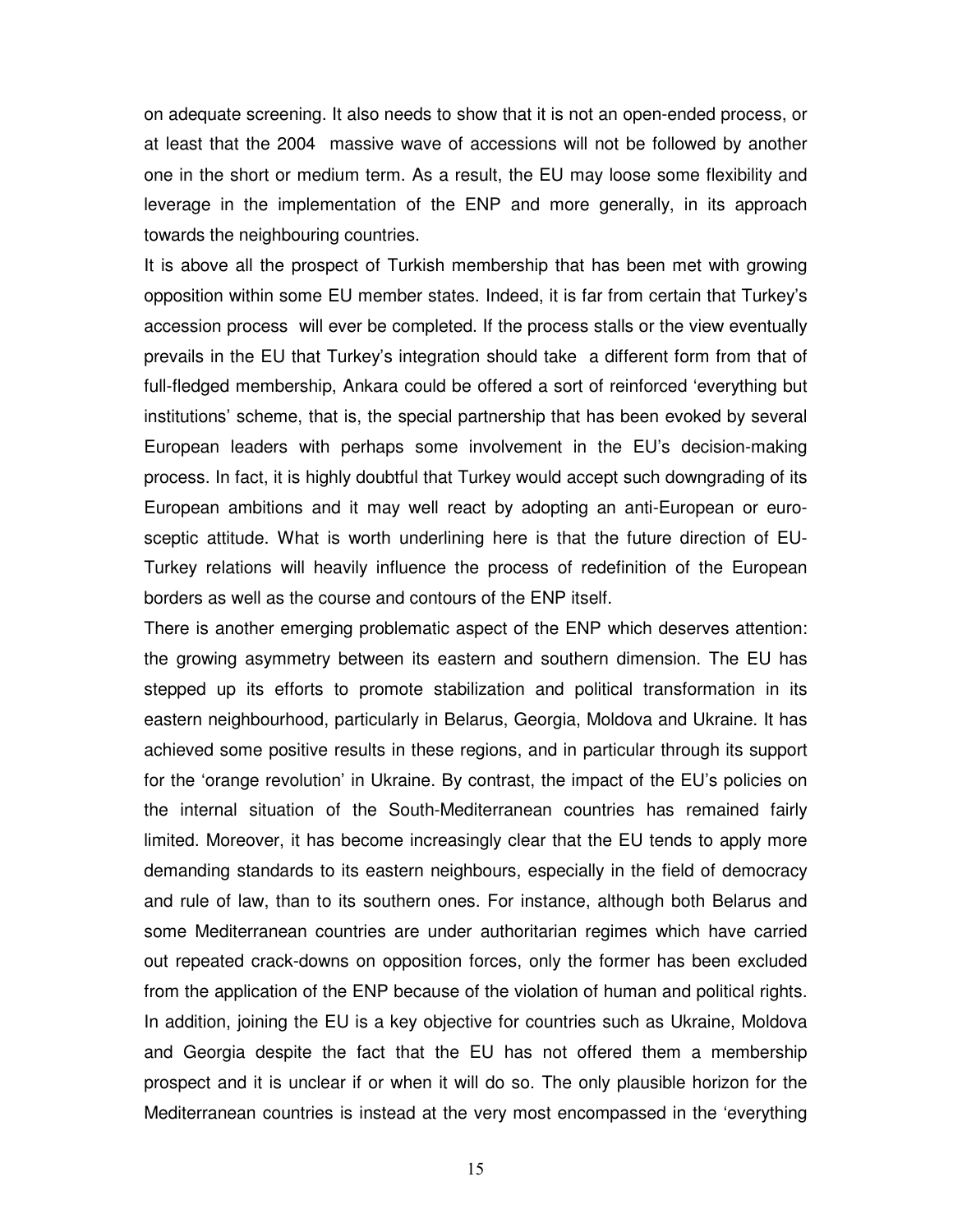but institutions' formula. Finally, the eastern neighbours are primarily, if not exclusively, interested in increasing their bilateral ties with the EU (as well as with the US) and often look with scepticism at proposals to create new regional cooperation arrangements, fearing that these will slow down or become an obstacle to their integration with the EU. By contrast, the Arab Mediterranean neighbours attach great importance to the regional dimension of cooperation and have voiced their concern that the ENP could undermine the regional framework offered by the Euro-Mediterranean partnership (EMP). Indeed, the functional relationship between the ENP and the EMP has remained a controversial issue. In sum, the pattern of the EU's relations with its eastern neighbours differs significantly from that of its relations with its southern neighbours and it remains to be seen whether the EU's effort to keep the two geographical dimensions within the same cooperation context can be sustained in future.

Taking into account those factors, five main scenarios for the future evolution of the EU's relations with its neighbours can be envisaged, with ensuing consequences on the ENP and on the nature and function of the EU's borders.

A first scenario envisages **a paralysed and more internally fragmented Union**. If the current differences between EU member states on both enlargement and constitutional reform prove insurmountable, it could become increasingly difficult for the Union to give a consistent strategic direction to its relations with the neighbouring countries. The current crisis triggered by the rejection of the constitutional treaty could worsen, leading to a growing decision-making paralysis. In this case, the level of EU engagement with its neighbouring areas is also likely to decrease. In particular, if the uncertainty about the future of European integration grows, deepening the Union's current identity crisis, the EU could become more and more reluctant to introduce measures or reach agreements aimed at creating integrated borderlands. Moreover, under this scenario, the more integrationist countries, frustrated with the failure to give the Union a more effective institutional setting, could opt to form a core group pursuing more advanced forms of integration through ad hoc arrangements or institutional mechanisms. As a result, new forms of 'functional borders' would emerge within the Union itself. In sum, under this scenario, the failure to solve the current contrasts between the member states on the future of the integration process would result in a Union at the same time less open towards the outside and more fragmented on the inside. The EU's external borders would thus look more like hard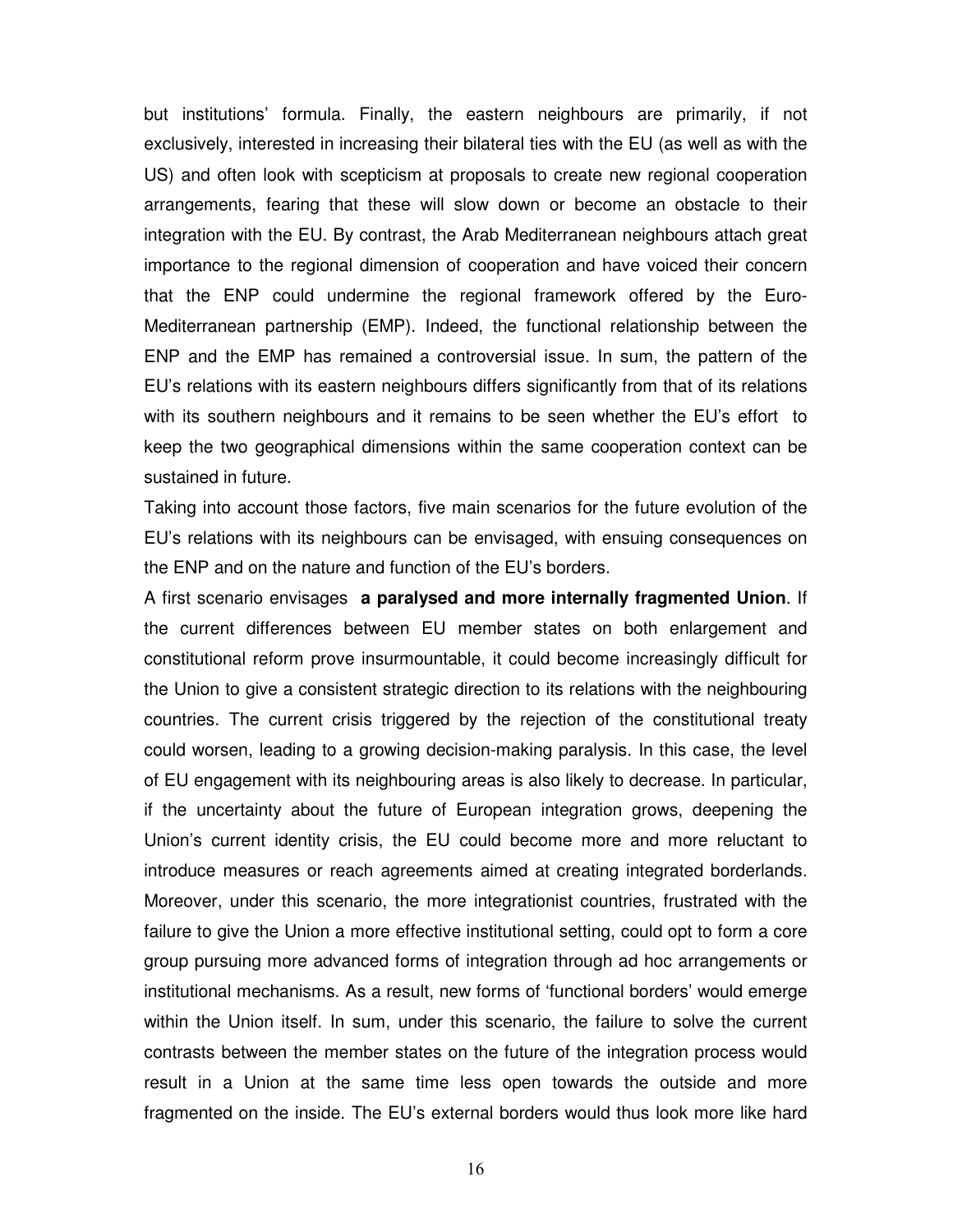boundaries, while its internal borders would become ever more functionally and territorially differentiated.

A second scenario would instead see the EU evolve into **a larger yet unreformed**  Union. Even if the member states fail to reach a new compromise to re-launch the process of constitutional reform, they could decide to go ahead with the enlargement process. Indeed, the constitutional crisis has not resulted so far in an overall review of the enlargement strategy. The enlargement plans would be implemented by institutional default or more under the pressure of the aspiring countries or the US, than on the basis of a consistent strategic design. Without the constitutional treaty, the EU's Common Foreign and Security Policy would continue to suffer from fundamental institutional shortcomings that, among other things, would limit the Union's ability to exert effective influence over its neighbours. Offering the prospect of membership would remain the key instrument in the Union's hands to induce internal changes and stabilization in those countries. An unreformed Union could therefore see no other choice than to continue to use the enlargement policy as a surrogate for its lack of effective foreign policy. If the eastern European neighbours are offered the prospect of membership, as this scenario implies, EU policy towards them would not be based anymore on the ENP but on more traditional pre-accession strategies. As a result, the EU's 'circle of friends' envisaged by the ENP would be divided into two or, more probably, three circles: the East European countries which would be plausibly offered a membership prospect, the Caucasian countries, whose EU future would remain undetermined, and the Mediterranean ones, which continue to be excluded from future enlargement plans. The Union would have to develop different policies towards the latter two groups of countries, which present radically different geopolitical challenges. An even larger but unreformed Union would, in any case, present many internal imbalances, which would give rise to continuous internal contrasts and crises. The sustainability of this scenario appears therefore highly doubtful. Under this second scenario, the EU's external borders would thus be open and constantly changing in view of ongoing enlargement. Yet the degree of actual integration across these borderlands and indeed within the EU itself may be critically compromised.

A third scenario envisages **a Union focussed on its internal reform**, including the strengthening of CFSP. In the coming years, the agenda of the Union could be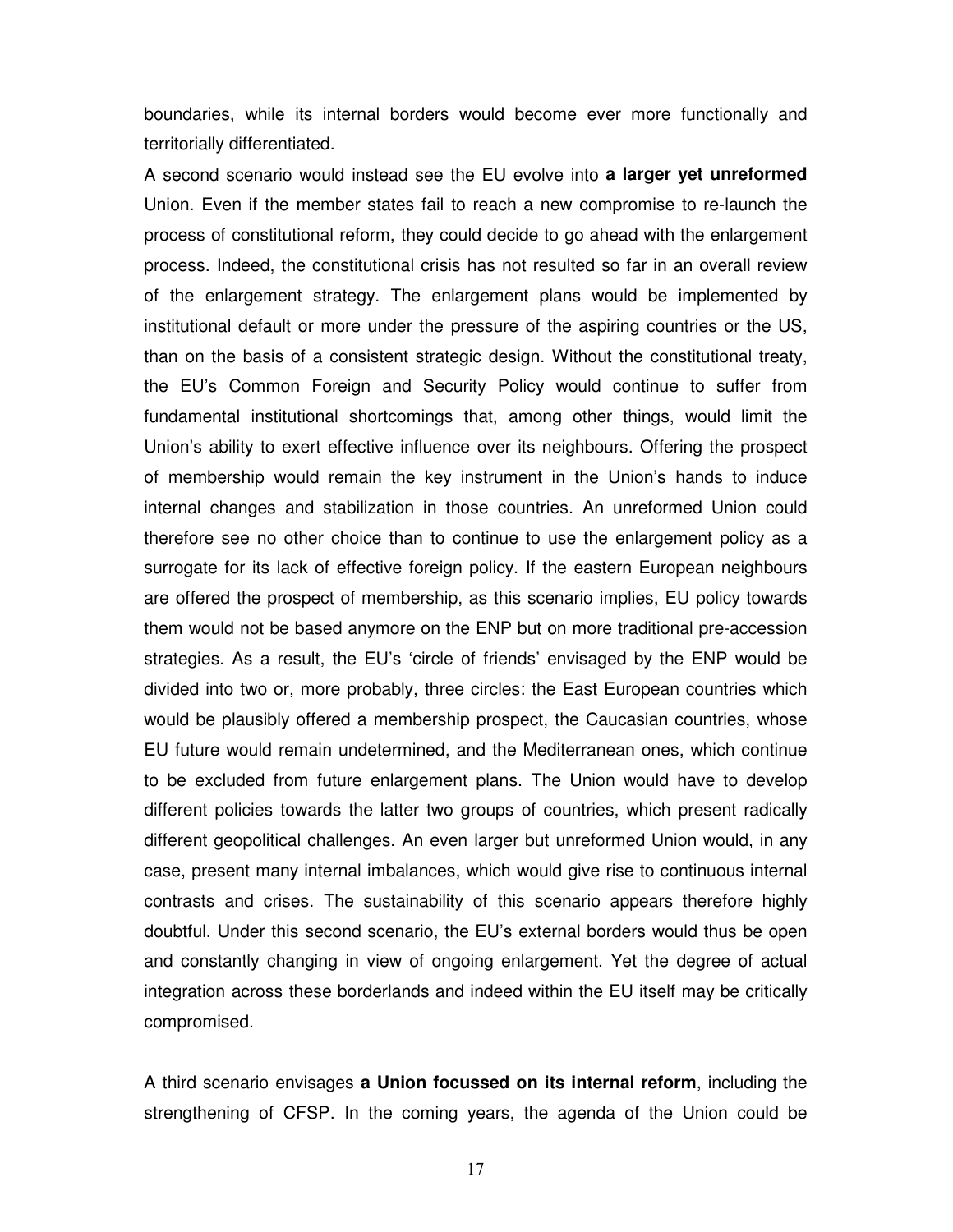increasingly dominated by the problems of internal reform. Under this scenario, renewed attempts to revive the constitutional treaty or to enact other forms of substantial institutional reform would be coupled with the choice of putting the enlargement process on hold. The implementation of enlargement plans would be made conditional on the entry into force of the treaty changes. The member states would place growing emphasis on the Union's 'absorption capacity' as a precondition to accept new members. If this criterion, in itself rather vague, is given a stringent interpretation and is linked to the requirement of institutional reform, many aspiring countries would see their chances of joining the Union substantially reduced, if not compromised. Turkey's membership would be the first victim of this shift in the Union's priorities. Unlike under the first scenario, the Union would continue to have a wide-ranging external projection, perhaps even more so than today, but it would be reluctant to develop new forms of integration with the neighbouring countries and it would be more cautious in accommodating their demands. The process of transformation of the Union's external borders into integrated borderlands would be halted. Borders would continue to be seen as necessary barriers against the negative spill-over effects from neighbouring areas. Moreover, if the member states actually manage to give more teeth to their CFSP and to elaborate a more articulate foreign policy strategy, as they would try to do under this scenario as a matter of priority, they would probably pay closer attention to the geopolitical factors affecting their relations with the neighbouring countries. As a result, they could adopt an approach towards their partners that, compared with the current one, would be based more on realpolitik considerations and less on the principles and mechanisms on which the ENP is predicated. By the same token, the Union could also introduce greater differentiation in its policies towards the various groups of neighbouring countries. The ENP could eventually be replaced by a different policy or set of policies, more tailored to the specificities of the individual neighbouring regions. This third scenario would thus see the superseding of the ENP and its replacement by more traditional foreign policy approaches. The ENP's goal of creating integrated borderlands would also be abandoned. Fortress Europe would prevail on the outside, while on the inside the Union would become more cohesive.

A fourth scenario is that of **a status quo plus Union**. This is an intermediate scenario, which envisages the prolongation of the current situation with only incremental changes for several years to come. Persistent divergences between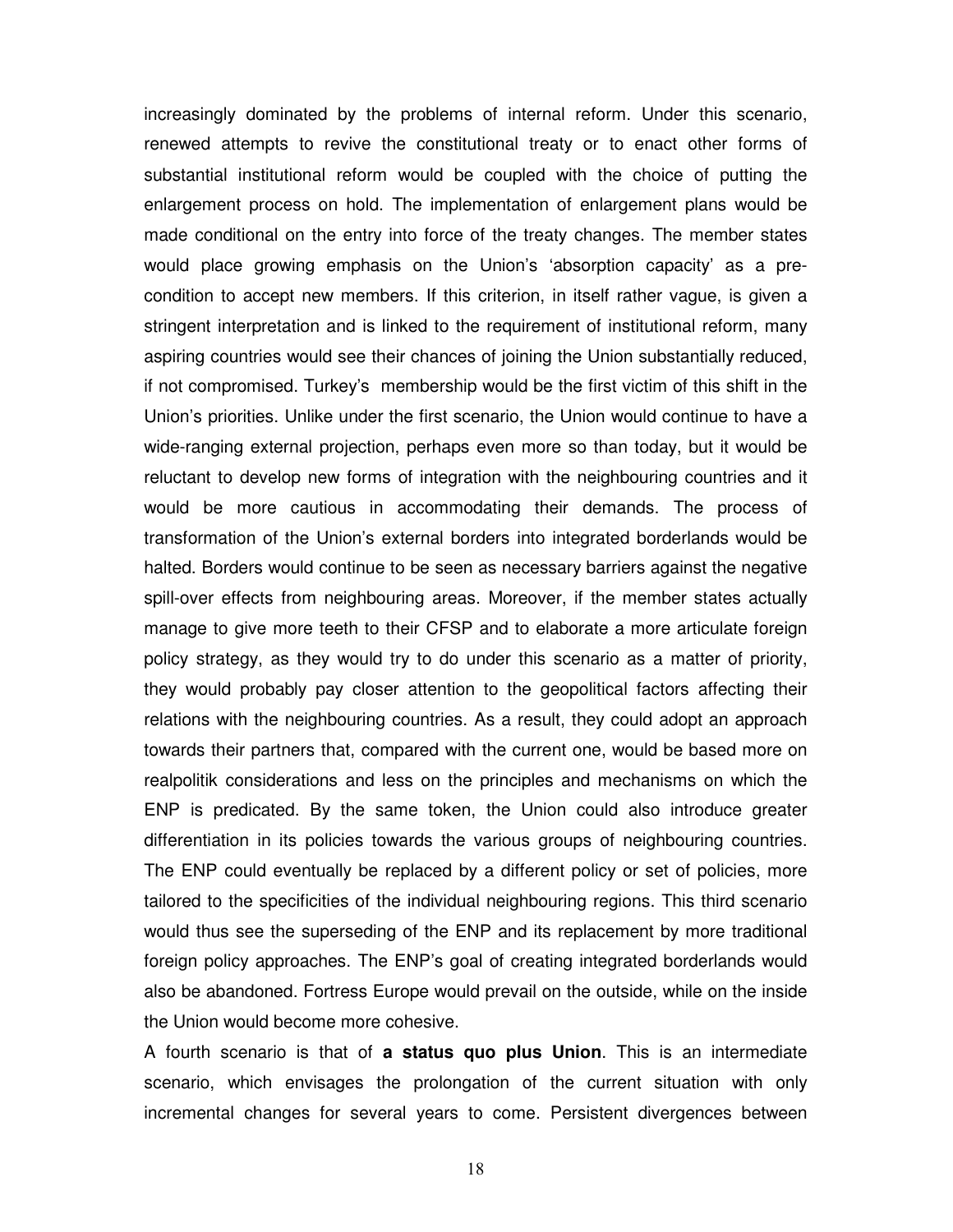member states would prevent any major reforms of the institutional set-up, in particular of the CFSP mechanisms. However, unlike under the first scenario, the EU would not be paralyzed. Limited reforms would be introduced, although they would be a far cry from those envisaged by the constitutional treaty. At the same time, the prospect of further enlargement would continue to raise widespread opposition. This would remain mostly focused on Turkey. As a result, the implementation of the enlargement plans could become more selective and cautious. In particular, accession negotiations with Turkey could prolong beyond 2014 and their outcome would remain uncertain. In general, member states would fail to agree on a new strategy to deal with the deepening versus widening dilemma. In this situation of persistent uncertainty concerning the direction of the European project, member states may prefer to abstain from introducing major changes in the current configuration of the ENP unless new exogenous factors emerged such as a major crisis in relations with Russia. Cooperation and exchanges across the Union's external borders would continue to develop, but at a much slower pace than hoped for by the neighbours and envisaged in the ENP's original aims and objectives.

A fifth and final scenario envisages **a reformed and externally more dynamic Union**. Under this scenario the member states would manage to re-launch the constitutional reform, salvaging all or the bulk of the Constitutional Treaty, and in a relatively short period of time – by the end of this decade - complete the ratification process. This could re-energize the Union and, to a certain extent, also make it easier to proceed with enlargement. More generally, a reformed and thus more selfconfident Union could prove more dynamic in developing its external policies. In this context, relations with the neighbouring countries would probably undergo major changes. With more effective foreign policy instruments at its disposal, the Union would become more active in promoting the stabilization and democratization in its neighbourhood. As in the third scenario, geopolitical considerations would play a more prominent role than they do today in determining the Union's cooperation and integration plans with the individual neighbouring countries. As a result, distinct sets of policies would probably be carried out towards the eastern and the southern neighbours, with a greater potential for integration for the former than for the latter. In sum, the ENP would cease to exist, at least in its present form. But a Union with a greater external projection capacity would not abandon, but rather intensify its effort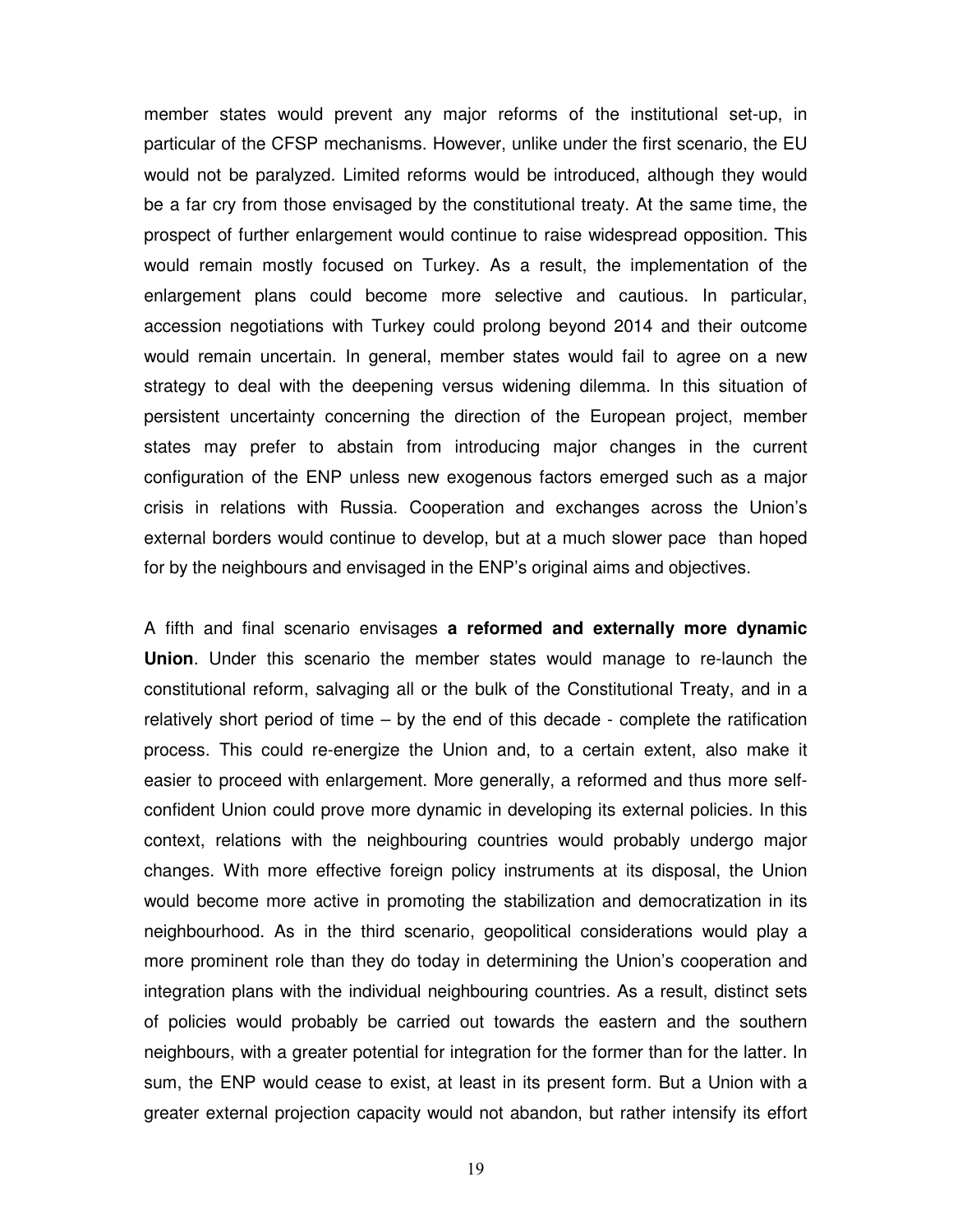to redefine its external borders to make them increasingly compatible with deeper forms of integration with its neighbouring partners. Particularly towards the east, EU actors would most likely seek to create integrated borderlands through external governance or integrationist foreign policies. Towards the south instead, the task would be far more arduous. The Union would be called upon to devise new foreign policy instruments, which depart from the integration method, but which are equally effective in fostering openness, inducing cooperation and domestic change in the political, economic and institutional realms of the southern neighbourhood.

#### **Concluding remarks**

The history of the European Union has been characterized by continuous modifications of borders along two parallel paths. Internally, the gradual establishment of a single unified space has progressively reduced the relevance of the borders between the member states. Externally, not only the borders have repeatedly changed as a result of the successive rounds of enlargement, but the Union has also made a constant effort to redefine and play down the significance of the borders by seeking new forms of cooperation and integration with its neighbouring countries, including with those to which it has not offered a membership prospect. The promotion of cross-border cooperation has been a crucial part of this effort. But the extension of the Union's legal acquis, particularly the part of it that regulates the internal market, beyond its geographical borders, has been of even greater importance.

Not surprisingly, these - in many ways interconnected -processes have been accompanied by a continuous internal debate over their implications for the day-today life of the citizens of the member states and those of the neighbouring countries as well as for the political and cultural identity of the Union. This debate has unavoidably intensified following the 'big bang' enlargement of 2004. On the one hand, an unprecedented 'enlargement fatigue' has emerged also as a result of the failure of the constitutional process. This may lead to erect new rigid barriers – both physical and political – vis-a'-vis the neighbouring states. On the other hand, there is a widespread awareness that, to be managed effectively, the growing interdependence between the EU member states and their neighbours requires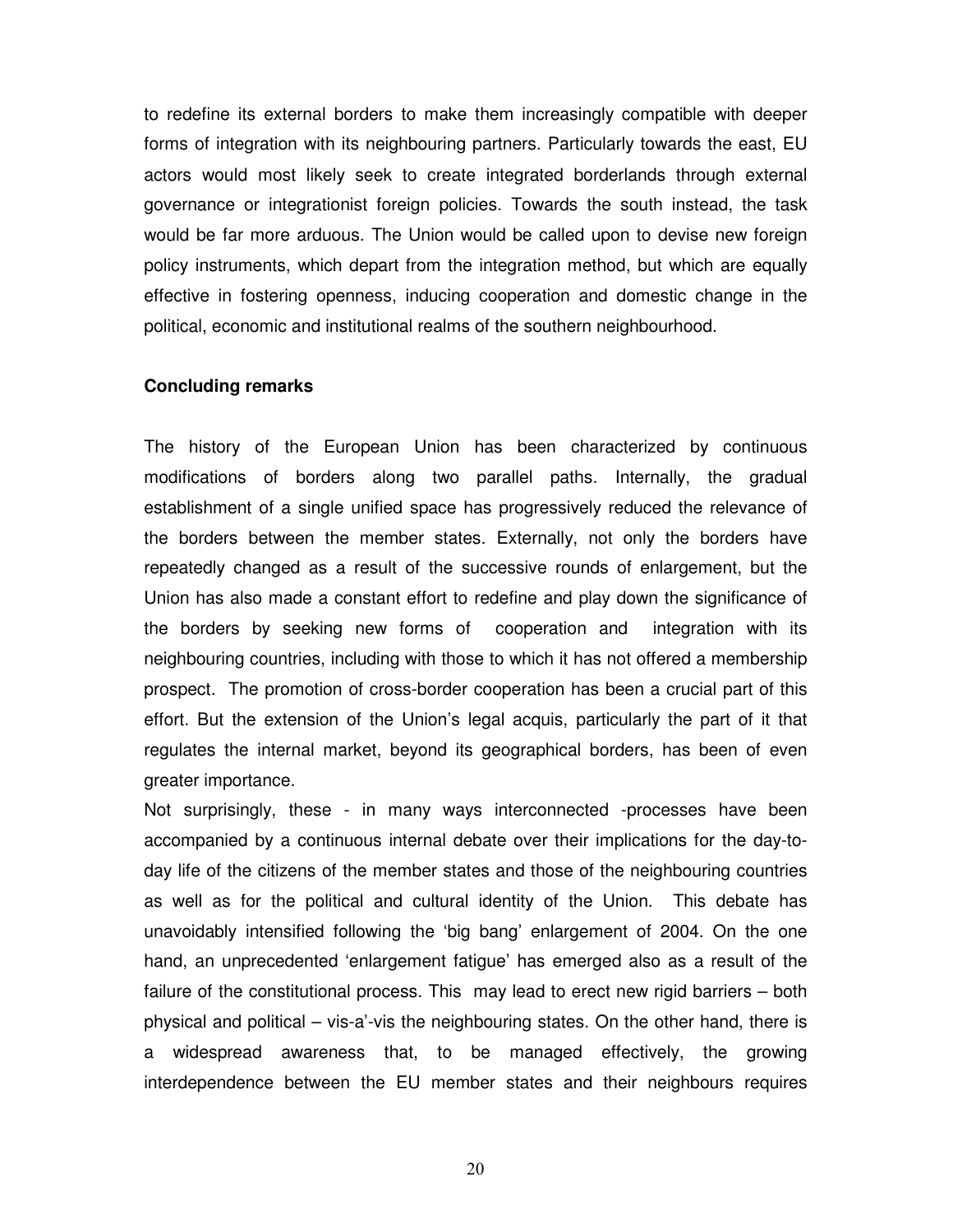deeper forms of cooperation and integration. These are also widely seen as essential to promote reform and democratization in the neighbouring countries.

With the ENP and the "sharing everything but the institutions" formula on which it is based the Union aims to establish a new pattern of relations with the neighbouring countries which tries to reconcile the need for a period of reflection on the future direction of the enlargement and on the ultimate borders of the Union with the imperative to prevent new dividing lines in Europe. However, the implementation of this project has already come up against several obstacles, including the endemic political instability or strong resistance to change in several targeted countries. But a major inhibiting factor has also been the state of profound uncertainty in which the Union has plunged after the failure of the constitutional treaty.

 Overcoming the constitutional crisis is indeed a fundamental pre-requisite to reenergize the Union and make it more dynamic in developing its external policies, including the ENP. A reformed and more self-confident Union would have better chances to transform its external borders so as to make them compatible with deeper forms of integration with its neighbouring countries. At the same time, in this scenario, but also in others discussed in this paper, the exigency may emerge to modify some structural elements of the ENP, including the insufficient consideration for the quite different geopolitical problems that the southern neighbours face compared with the eastern ones. Indeed, introducing a greater differentiation between the southern and eastern dimension of the ENP could help the Union to address the specific needs of the two regions more effectively.

#### **References**

Stefano BARTOLINI (1998), 'Exit Options, Boundary Building and Political Structuring', EUI Working Papers SPS No. 98/1, Florence, European University Institute.

Judy BATT (2003), 'The EU's new borderlands', CER Working Papers, London, Centre for European Reform.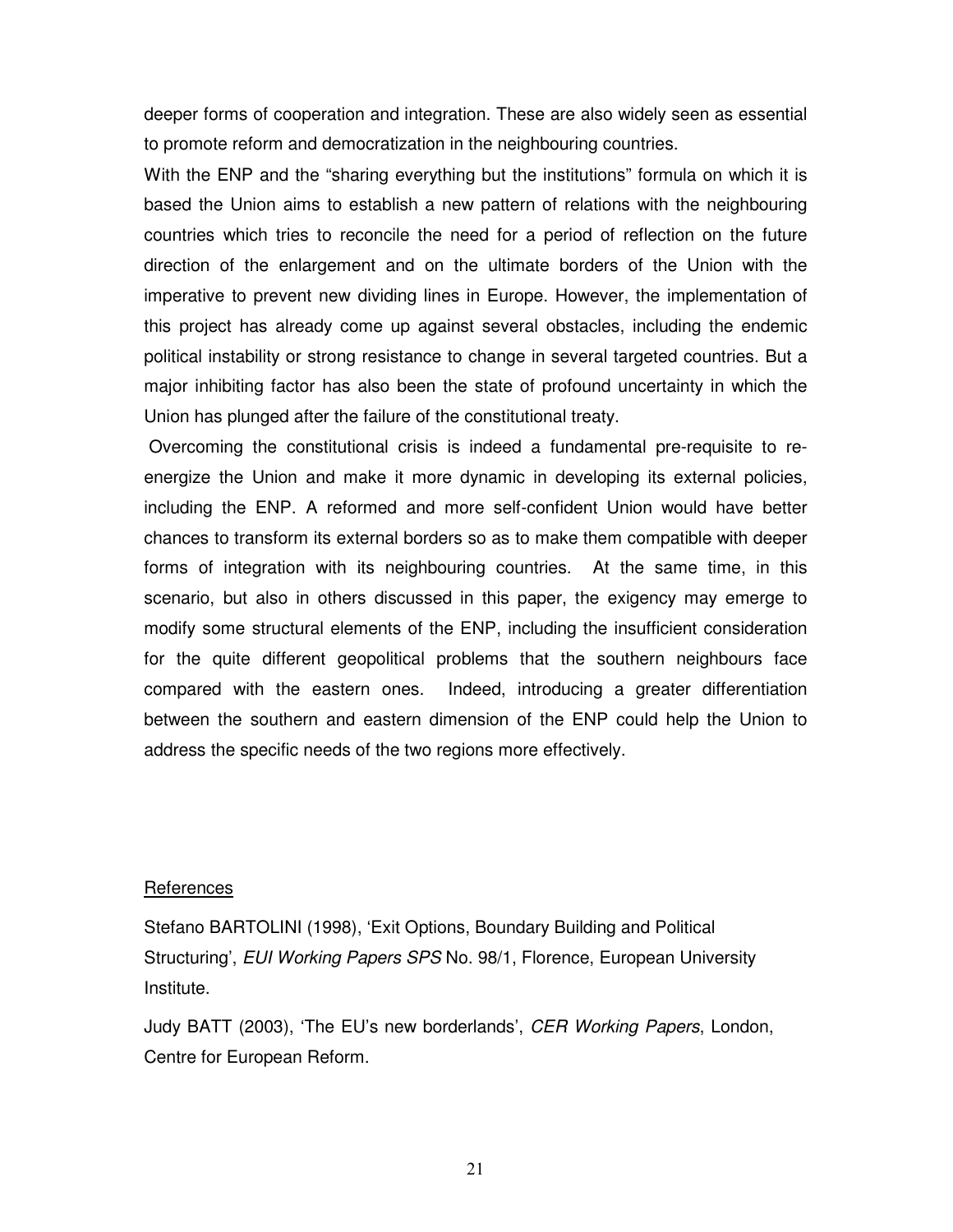Karine BENNAFLA (2002), 'Les frontières africaines: nouvelles significations, nouveaux enjeux', Bulletin de l'association de géographes français, Vol. 79, No. 2, pp. 134-46.

Jean-Pierre CASSARINO (2005), Approaching Borders and Frontiers: Notions and Implications, Florence, European University Institute, mimeo.

Michele COMELLI (2004), 'The Challenges of the European Neighbourhood Policy', The International Spectator, Vol. 39, no. 3, pp. 97-110.

COMMISSION OF THE EUROPEAN COMMUNITIES (2001), The Commission's Work Programme for 2002, Communication from the Commission, COM(2001) 620 final, Brussels, 5 December.

<http://europa.eu.int/eur-lex/en/com/cnc/2001/com2001\_0620en01.pdf>

COMMISSION OF THE EUROPEAN COMMUNITIES (2003), Wider Europe-Neighbourhood: A New Framework for Relations with our Eastern and Southern Neighbours, Communication from the Commission, COM(2003) 104 final, Brussels, 11 March

<http://europa.eu.int/eur-lex/en/com/cnc/2003/com2003\_0104en01.pdf>

COMMISSION OF THE EUROPEAN COMMUNITIES (2004a), European Neighbourhood Policy. Strategy Paper, Communication from the Commission, COM(2004) 373 final, Brussels, 12 May.

<http://europa.eu.int/eur-lex/en/com/cnc/2004/com2004\_0373en01.pdf>

COMMISSION OF THE EUROPEAN COMMUNITIES (2004b), Proposal for a Regulation of the European Parliament and of the Council laying down general provisions establishing a European Neighbourhood and Partnership Instrument, COM (2004) 628 final, 2004/0219 (COD), Brussels, 29 September.

<http://ec.europa.eu/comm/external\_relations/reform/document/com04\_628\_en. pdf>

COUNCIL OF THE EUROPEAN UNION, General Affairs and External Relations, (2005), Conclusions, Brussels, 12 December 2005, 14960/05 (Presse 317).

Joan DEBARDELEBEN, ed. (2005), Soft or Hard Borders? Managing the Divide in an Enlarged Europe, Aldershot and Burlington, Ashgate.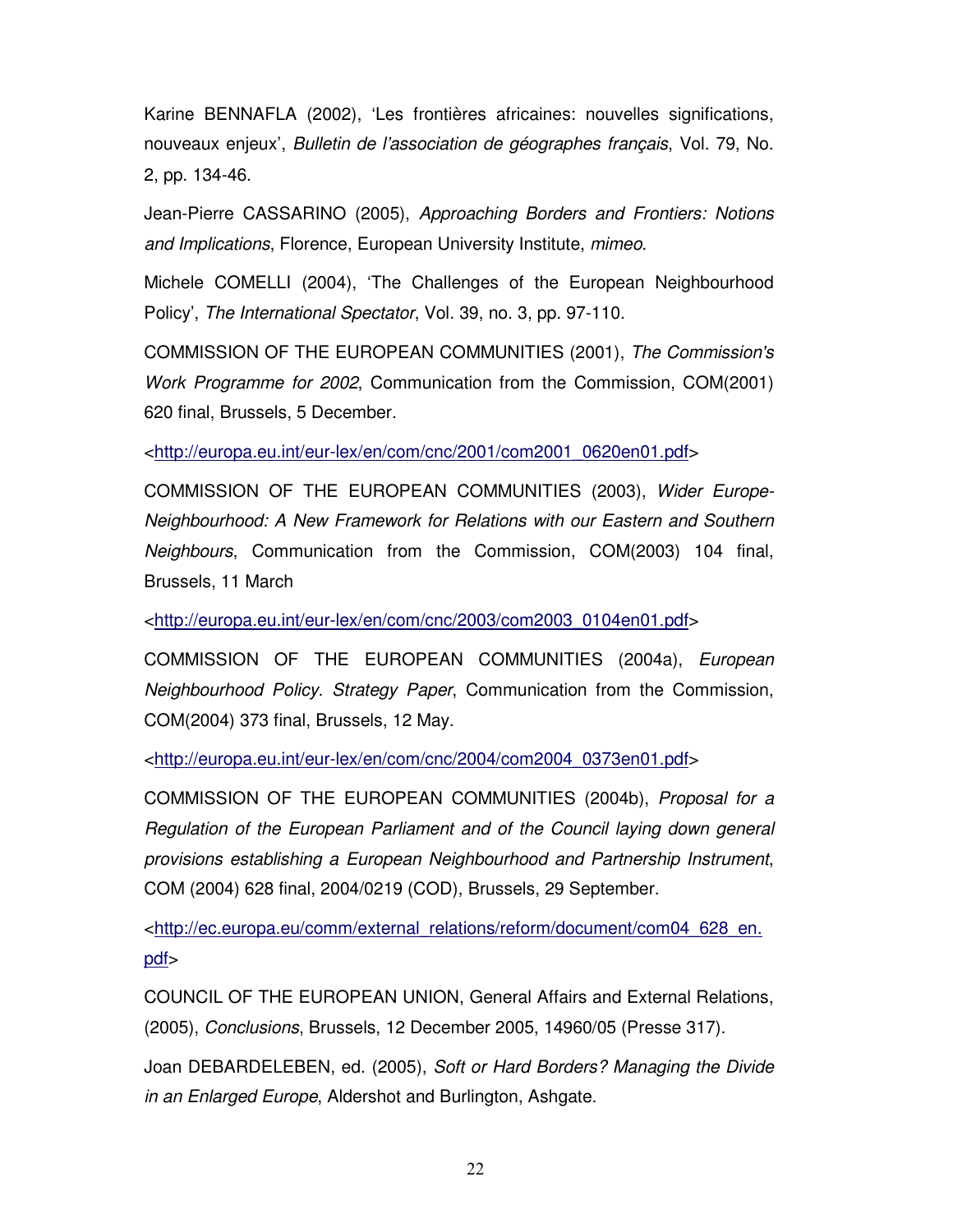Aguibou S. DIARRAH (2003), The Concept of the Cross-border Area in the West African Sub-regional Integration Process: Results of the Sikasso, Seminar 4-7 March 2002, Paper presented at the Sahel and West Africa club Special Event Meeting, Accra (Ghana), 20-21 May 2002.

<http://www.afriquefrontieres.org/upload/pdf/document/concept\_pays\_frontiere\_e ng.pdf>

Thomas DIEZ (2004), 'Europe's Other and the Return of Geopolitics', Cambridge Review of International Affairs, Vol. 17, No. 2, pp. 319-35.

EUROPEAN COUNCIL (2003), A secure Europe in a better world. European Security Strategy, Brussels, 12 December.

<http://ue.eu.int/pressdata/EN/reports/78367.pdf>

EUROPEAN PARLIAMENT (2005), Motion for a European Parliament resolution on the European neighbourhood policy (ENP), provisional 2004/2166(INI), 14 April.

<http://www.europarl.europa.eu/registre/commissions/afet/projet\_rapport/2005/3 57504/AFET\_PR(2005)357504\_EN.pdf>

EUROPEAN PARLIAMENT (2006), Resolution on the Commission's 2005 enlargement strategy paper, P6\_TA-PROV(2006)009, 16 March 2006.

<http://www.europarl.europa.eu/omk/sipade3?PROG=TA&L=EN&REF\_P=P6\_T A-2006-0096>

Danuta HÜBNER (2006), The borders of Europe, Speech to the Club of Three Conference on the Frontiers of Europe, Warsaw, 3 February.

<http://europa.eu.int/rapid/pressReleasesAction.do?reference=SPEECH/06/58&f ormat=HTML&aged=0&language=EN&guiLanguage=en>

Judith KELLEY (2006), 'New Wine in Old Wineskins: Promoting Political Reforms through the New European Neighbourhood Policy', Journal of Common Market Studies, Vol. 44, No. 1, pp. 29-55.

Donnan HASTINGS and Thomas M. WILSON (1999), Borders: Frontiers of Identity, Nation and State, Oxford, Berg.

Sandra LAVENEX (2004), 'EU External Governance in Wider Europe', Journal of European Public Policy, Vol. 11, No. 4, pp. 680-700.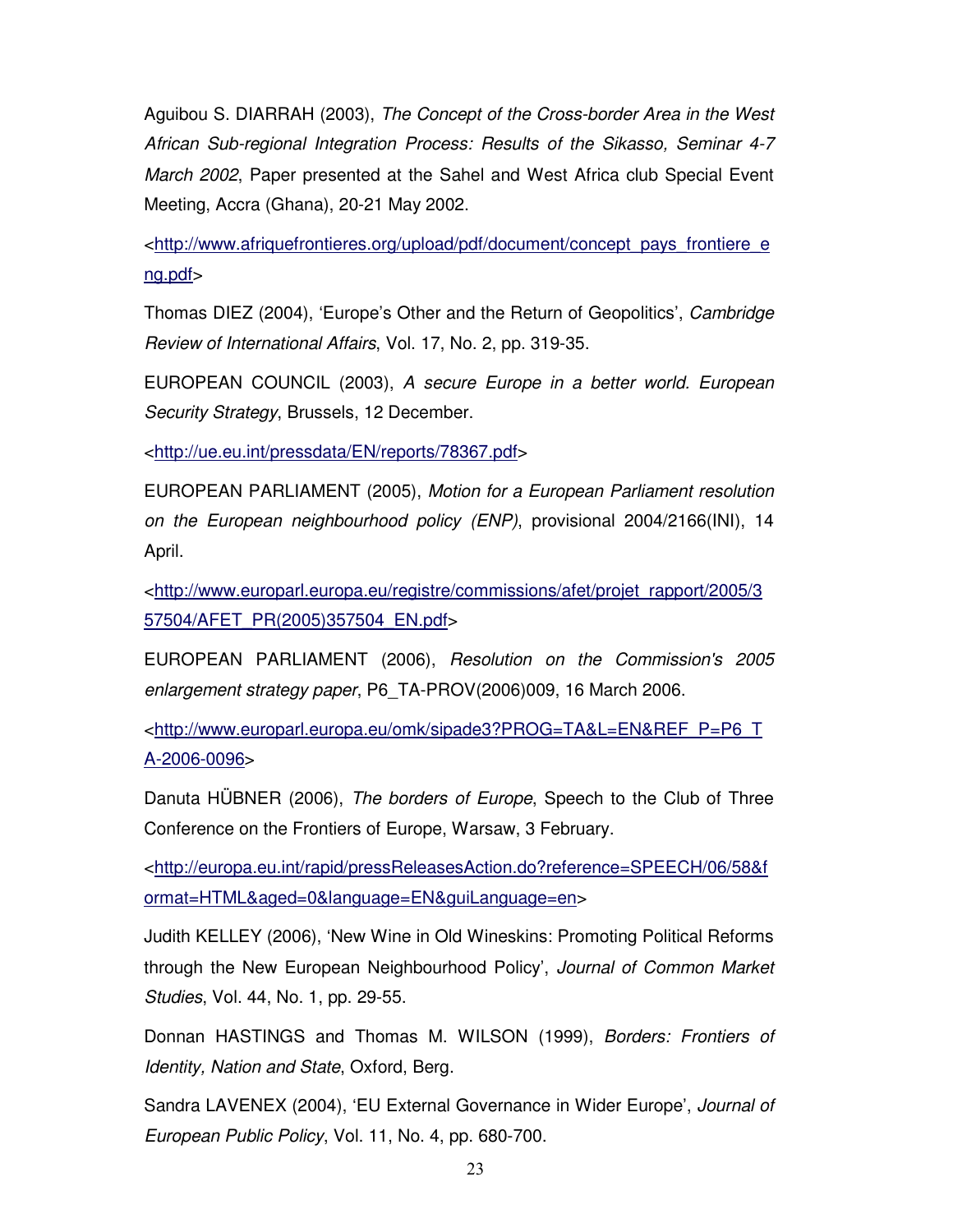Dov LYNCH (2004), The European Neighbourhood Policy, Paper presented at the Workshop "ENP: Concepts and Instruments", Prague, 9-10 June.

Ian MANNERS (2002), 'Normative Power Europe: A Contradiction in Terms?', Journal of Common Market Studies, Vol. 40, No. 2, pp. 235-58.

Oscar MARTINEZ (1994), Border People: Life and Society in the US-Mexico Borderlands, Tucson, University of Arizona Press.

Angela MERKEL (2006), European Policy Statement by Federal Chancellor Angela Merkel in the German Bundestag, 11 May.

<http://www.bundesregierung.de/en/-

,10001.1003386/regierungserklaerung/European-Policy-Statement-by-F.htm>

David NEWMAN (2001) 'Boundaries, borders and barriers: Changing geographic perspectives on territorial lines', in M. Albert et al. (eds.), Identities, Borders, Orders: Rethinking International Relations Theory, Minneapolis, University of Minnesota Press, pp. 137-51.

Romano PRODI (2002), A Wider Europe - A Proximity Policy as the key to stability, Speech given at the Sixth ECSA World Conference on peace, stability and security, Brussels, 5 December.

<http://ec.europa.eu/comm/external\_relations/news/prodi/sp02\_619.htm>

Nicolas SARKOZY (2006), Intervention devant la Fondation Konrad Adenauer et la Société allemande de politique étrangère (DGAP), Berlin, 16 février.

<http://www.botschaft-frankreich.de/IMG/sarkozy\_europa\_berlin\_fr.pdf>

Ulrike SEDELMEIER (2005), 'Eastern Enlargement', in H. Wallace, W. Wallace and M.A. Pollack (eds.), Policy-Making in the European Union, 5. ed., Oxford, Oxford University Press.

Michael SMITH (1996), 'The European Union and a changing Europe: establishing the boundaries of order', Journal of Common Market Studies, vol. 34, no. 1, pp. 5-28.

William WALLACE (2003), 'Looking after the Neighbourhood: Responsibilities for EU-25', Policy Papers No. 4, Paris, Notre Europe.

<http://www.notre-europe.asso.fr/IMG/pdf/Policypaper4.pdf>